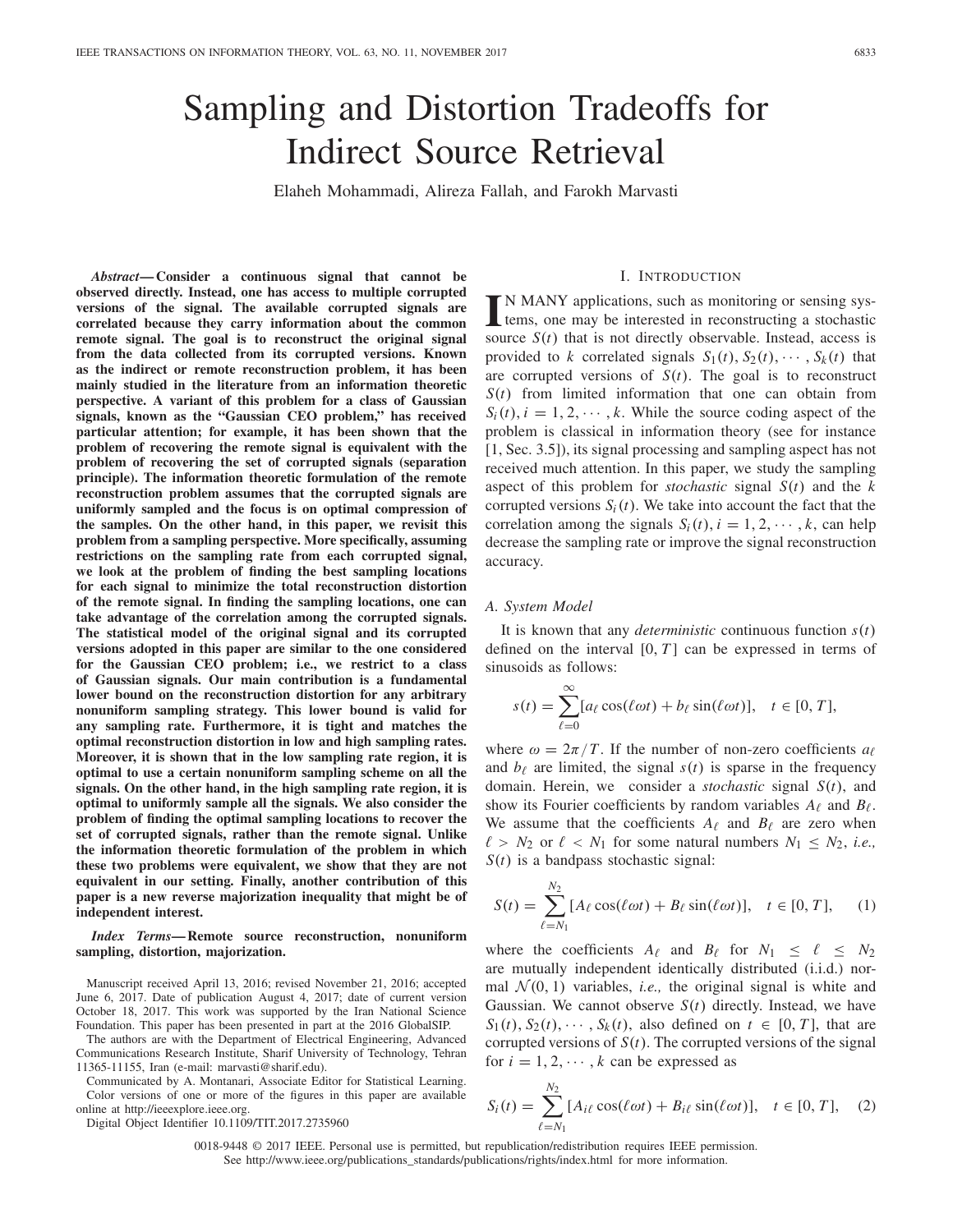| Notation                                                                                  | Description                                                                |  |
|-------------------------------------------------------------------------------------------|----------------------------------------------------------------------------|--|
| $T, \omega$                                                                               | T is signal period and $\omega = 2\pi/T$                                   |  |
| k.                                                                                        | Number of corrupted signals                                                |  |
| $\overline{S(t)}$ and $S_i(t)$                                                            | The original signal and the <i>i</i> th corrupted signal, respectively.    |  |
| $A_{\ell}, B_{\ell}$                                                                      | Fourier series coefficients of the original signal $S(t)$                  |  |
|                                                                                           | $\ell \in [N_1 : N_2], A_{\ell}, B_{\ell} \sim \mathcal{N}(0, 1).$         |  |
| $A_{i\ell}, B_{i\ell}$                                                                    | Fourier series coefficients of the <i>i</i> th corrupted signal $S_i(t)$   |  |
|                                                                                           | $\ell \in [N_1 : N_2], A_{i\ell}, B_{i\ell} \sim \mathcal{N}(0, 1 + \eta)$ |  |
| $\eta$                                                                                    | Variance of the perturbation added to $A_{\ell}$                           |  |
|                                                                                           | to produce $A_{i\ell}$ for $1 \leq i \leq k$ .                             |  |
|                                                                                           | The support of the input signal in frequency                               |  |
| N, $N_1$ and $N_2$                                                                        | domain is from $N_1\omega$ to $N_2\omega$ .                                |  |
|                                                                                           | $N = N_2 - N_1 + 1.$                                                       |  |
|                                                                                           | $2N$ is the number of free variables of each signal                        |  |
| $m_i$                                                                                     | Number of noisy samples of the <i>i</i> th corrupted signal                |  |
| $\sigma_i^2$                                                                              | Variance of the sampling noise of the <i>i</i> th corrupted signal         |  |
| $[\overline{t_{i1}}, t_{i2}, \cdots, t_{im_i}\}$                                          | Sampling time instances of the <i>i</i> th corrupted signal                |  |
| $\phi_i = \frac{m_i}{2\sigma^2} + \frac{1}{n}, \overline{\Phi_p} = \sum_{i=1}^k \phi_i^p$ | Definitions of $\phi_i$ and $\Phi_p$ used in Theorems 1 and 2              |  |

TABLE I DEFINITION OF THE MAIN PARAMETERS

where  $A_{i\ell} = A_{\ell} + W_{i\ell}$  and  $B_{i\ell} = B_{\ell} + V_{i\ell}$ ; here  $W_{i\ell}$  and  $V_{i\ell}$ are independent perturbations that are added to the original signal. It is assumed that the perturbations  $W_{i\ell}$  and  $V_{i\ell}$ for  $i \in \{1, 2, \dots, k\}$  and  $\ell \in \{N_1, N_1 + 1, \dots, N_2\}$  are i.i.d. variables according to  $\mathcal{N}(0, \eta)$ . The perturbations are also mutually independent of the signal coefficients  $A_{\ell}$  and  $B_{\ell}$  for  $N_1 \leq \ell \leq N_2$ . The statistical model assumed for the coefficients  $A_{\ell}$ ,  $B_{\ell}$ ,  $V_{i\ell}$ ,  $W_{i\ell}$  parallels the one for the "Gaussian CEO problem" [2], [3]. A summary of the model parameters is given in Table I.

We are allowed to take  $m_i$  samples from the *i*th corrupted signal  $S_i(\cdot)$  at time instances  $t_{i1}, t_{i2}, \dots, t_{im_i} \in [0, T]$  of our choice, for  $i = 1, 2, \dots, k$ . Therefore  $m_i/T$  can be viewed as the sampling rate of the  $S_i(\cdot)$ . We assume that the samples are noisy. The sampling noise can model quantization noise of an A/D converter, or the noise incurred by transmitting the samples to a fusion center over a communication channel. The sampling noise of each signal  $S_i(t)$ is modeled by an independent zero-mean Gaussian random variable with variance  $\sigma_i^2$ . We use the samples to reconstruct either the remote signal  $S(t)$ , or the collection of corrupted signals  $S_1(t)$ ,  $S_2(t)$ ,  $\cdots$ ,  $S_k(t)$ . The motivation for reconstructing  $\{S_i(t), i = 1, \dots, k\}$  is twofold: firstly, this would parallel the literature on indirect source coding, where the reconstruction distortion of intermediate signals is shown to be equivalent with that of the original signal (the separation theorem [4]–[6]). Secondly, these individual signals  $S_i(t)$  may contain some other information of interest besides *S*(*t*), e.g., the differences  $S(t) - S_i(t)$  might be correlated with some other signal of interest.

The reconstruction of the remote signal  $S(t)$  and the corrupted signal  $S_i(t)$  are denoted by  $\hat{S}(t)$  and  $\hat{S}_i(t)$ , respectively. These reconstructions are calculated using the Minimum Mean Square Error (MMSE) criterion, *i.e.*,  $S(t)$  is the conditional expectation of the  $S(t)$  given all the samples. The goal is to optimize over the sampling times  $t_{ij}$  to minimize the distance between the signals and their reconstructions. More specifically, we consider the minimization

$$
\mathsf{D}_{\mathsf{a}\min} = \min_{\{t_{i1}, t_{i2}, \cdots, t_{im_i}\}_{i=1}^k} \frac{1}{T} \int_{t=0}^T \mathbb{E}\{|\hat{S}(t) - S(t)|^2\} dt, \quad (3)
$$

for the remote signal, or the minimization

$$
D_{\text{b min}} = \min_{\{t_{i1}, t_{i2}, \cdots, t_{im_i}\}_{i=1}^k} \frac{1}{T} \int_{t=0}^T \sum_{i=1}^k \mathbb{E}\{|\hat{S}_i(t) - S_i(t)|^2\} dt, \quad (4)
$$

for reconstruction of the *k* corrupted signals  $S_i(t)$ ,  $i = 1, 2, \dots, k$ . Here  $t_{ij}$  is the *j*th sampling time of the *i*th signal.

#### *B. Related Works*

The problem that we defined above is novel. However, it relates to the literature on *remote signal reconstruction* and *distributed sampling*. The former has been only studied from an information theoretic and source coding perspective, while the latter has been mainly considered in the context of compressed sensing and wireless sensor networks. Finally, while we consider sampling of multiple signals, there are some previous works that study sampling rate and reconstruction distortion of a single source, *e.g.* see [7]–[10].

*1) Remote Signal Reconstruction:* Reconstruction distortion of correlated signals (lossy reconstruction) is a major theme in multi-user information theory for the class of discrete *i.i.d.* signals. However, the emphasis in multi-user source coding is generally on the quantization and compression rates of the sources, and not on the sampling rates. It is assumed that the signals are all uniformly sampled at the Nyquist rate. The indirect source coding problem was first introduced by Dobrushin and Tsyabakov in information theory literature [6]. This work and subsequent information theoretic ones deal with discrete sources, by assuming that we have several bandlimited signals  $S_i(t)$ , that are sampled at the Nyquist rate with no distortion at the sampling phase. Then, assuming a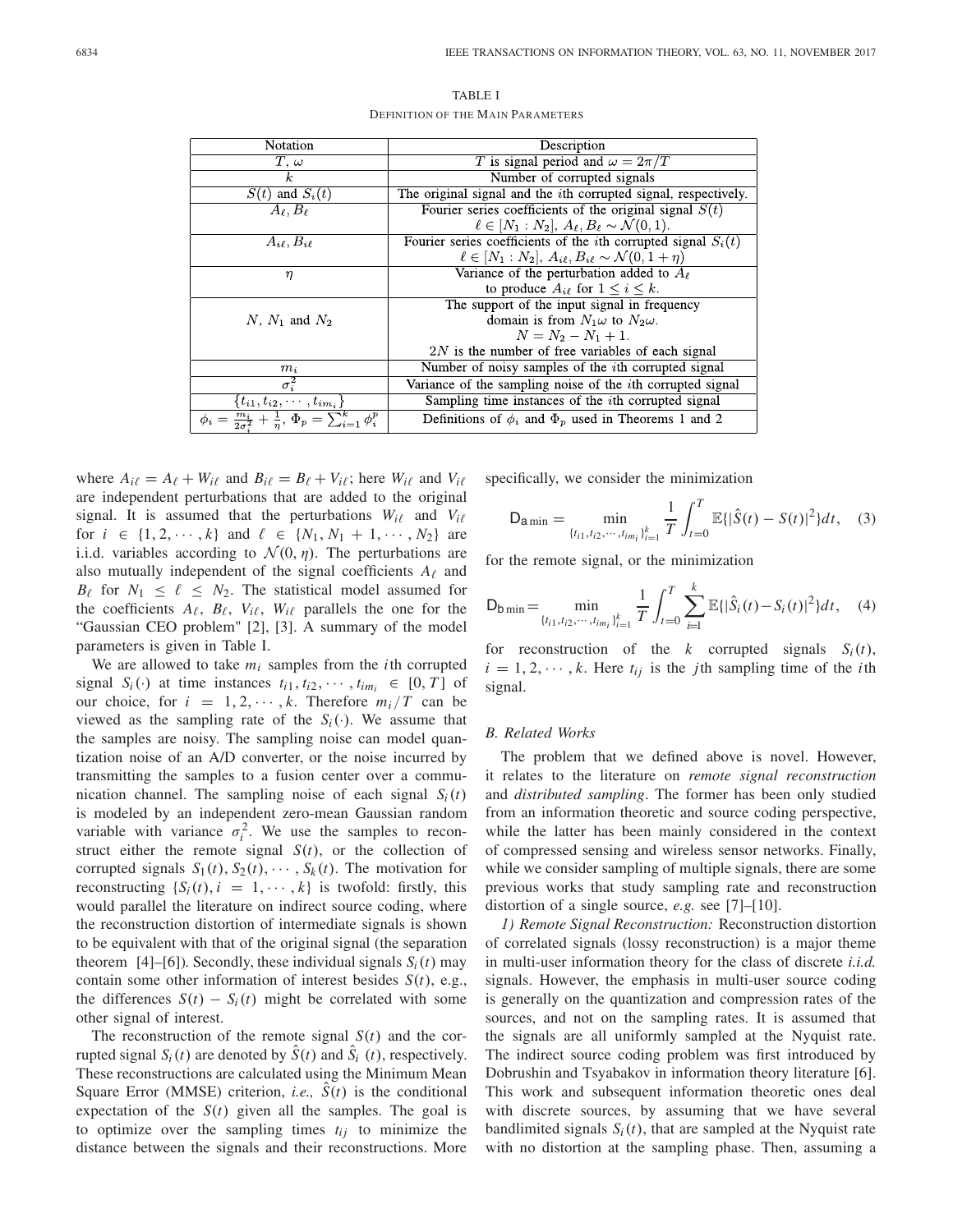finite quantization rate for storing the samples, the task is to minimize the total reconstruction distortion (which is only due to quantization). On the other hand, our work in this paper is on indirect source *retrieval* and not indirect source *coding*, as we do not study the quantization aspect of the problem. Rather, we focus on the distortion incurred by the sampling rate (which can be below the Nyquist rate), and the additive noise on the samples. We also allow nonuniform sampling to decrease the distortion.

*2) Distributed Sampling:* From another perspective, our problem relates to the distributed sampling literature. In distributed compressed sensing, the structure of correlation among multiple signals is their joint-sparsity. This problem was studied in [11], where signal recovery algorithms using linear equations obtained by distributed sensors were given. Authors in [12] model the correlation of two signals by assuming that one is related to the other by an unknown *sparse* filtering operation. The problem of centralized reconstruction of two correlated signals based on their distributed samples is studied, and its similarities with the Slepian-Wolf theorem in information theoretic distributed compression are pointed out. Motivated by an application in array signal processing, the authors in [13] consider signal recovery for a specific type of correlated signals, assuming that the signals lie in an unknown but low dimensional linear subspace.

Spatio-temporal correlation of the distributed signals is a significant feature of wireless sensor networks and can be utilized for sampling and data collection [14]. In [15], the spatio-temporal sampling rate tradeoffs of a sensor network for minimum energy usage is studied. Authors in [16] provide a mathematical model for the spatio-temporal correlation of the signals observed by the sensor nodes. In [17], the spatiotemporal statistics of the distributed signals are used by the Principal Component Analysis (PCA) method to find transformations that sparsify the signal. Compressed sensing is then used for signal recovery. In [18], a compressive wireless sensing is given for signal retrieval at a fusion center from an ensemble of spatially distributed sensor nodes. See also [19] for a distributed algorithm based on sparse random projections for signal recovery in sensor networks.

# *C. Our Contributions*

Having chosen a particular sampling strategy (such as uniform sampling), one obtains a value for its reconstruction distortion. This value serves as an *upper bound* on the optimal reconstruction distortion. But we are interested to know how close we come to the optimum distortion with this particular sampling strategy. To estimate this, it is desirable to find *fundamental lower bounds* on the reconstruction distortion which hold regardless of the sampling strategy. In this paper, we provide such a lower bound *for any arbitrary sampling rates* (i.e., any arbitrary values for  $m_i$ ) for both of the problems of reconstructing the remote signal, or the collection of the corrupted signals. Furthermore, this lower bound is shown to coincide with the optimal distortion in the high and low sampling regions. In other words, while our fundamental lower bound applies to any arbitrary sampling rates

(and provides information about the general behavior of the optimal distortion), it is of particular interest in the high and low sampling regions for which it becomes tight.

*1) High Sampling Rate Region:* this refers to the case of  $m_i > 2N_2$  for all *i*, *i.e.*, we are sampling each of the signals above the Nyquist rate. Our result in the high sampling region, it is optimal to use uniform sampling for each signal, and the lower bound matches the distortion yielded by uniform sampling. From a practical perspective, the high sampling rate region is relevant to the case of *high sampling noise* (large  $\sigma_i$ ). When each of the samples taken from a signal is very noisy, we desire to oversample. As an example, if the sampling noise is modeling the quantization noise of an A/D converter, we can consider a  $\Sigma \Delta$  modulator that oversamples with high quantization noise. If the sampling noise models the channel noise incurred by transmitting the samples to a fusion center over a wireless medium, then oversampling provides a redundancy to combat the channel noise.

*2) Low Sampling Rate Region:* The low sampling rate region refers to the case of  $\sum_{i=1}^{k} m_i \leq N$ . Our result for the low sampling rate region states that a certain nonuniform sampling strategy is distortion optimal, and the lower bound matches the distortion yielded by this nonuniform sampling. In progressive or multi resolution applications, one wishes to recover a low-resolution version of a signal, and based on that decide whether to seek a higher resolution version. The low sampling rate region can be helpful in the low-resolution phase. We also make the following comments about the lowsampling rate region:

- Our result allows us to quantify the difference between the following two cases: (i) not taking any samples at all, and (ii) taking a total of *N* samples  $\sum_{i=1}^{k} m_i \leq N$ . By showing that the optimal distortion in case (ii) differs from the optimal distortion in case (i) by at most 3dB, we conclude the following negative result: there is no gain beyond 3dB by using any, however complicated, nonuniform sampling strategy.<sup>1</sup>
- If a limitation on the number of samples that we can possibly take is enforced on us as a physical constraint, it is still of interest to know the best possible achievable distortion.

Finally, we comment on a difference between the low and high sampling rate regions. Suppose that we have a total budget on the number of samples  $m = \sum_{i=1}^{k} m_i$  that we can take from the corrupted signals. Then, (i) for low sampling rates,  $m \leq N$ : if we want to reconstruct either the *remote signal* or the collection of *corrupted signals*, it is best to take the samples from the signal with the smallest sampling noise, *i.e.*, if  $\sigma_1 \leq \sigma_i$  for all *i*, it is optimal to choose  $m_1 = m$ ,  $m_i = 0$ for  $i > 2$ . (ii) for high sampling rates: for reconstructing the *remote signal*, taking more samples from the less noisy signals is advantageous, but to reconstruct the collection of *corrupted signals*, it is no longer true that we should take as many sample as possible from the less noisy signal. The optimum number of samples that we should take from each

<sup>&</sup>lt;sup>1</sup>However, one should also note in sensitive applications, such as radar, extra sampling to improve the resolution by 3dB can be valuable.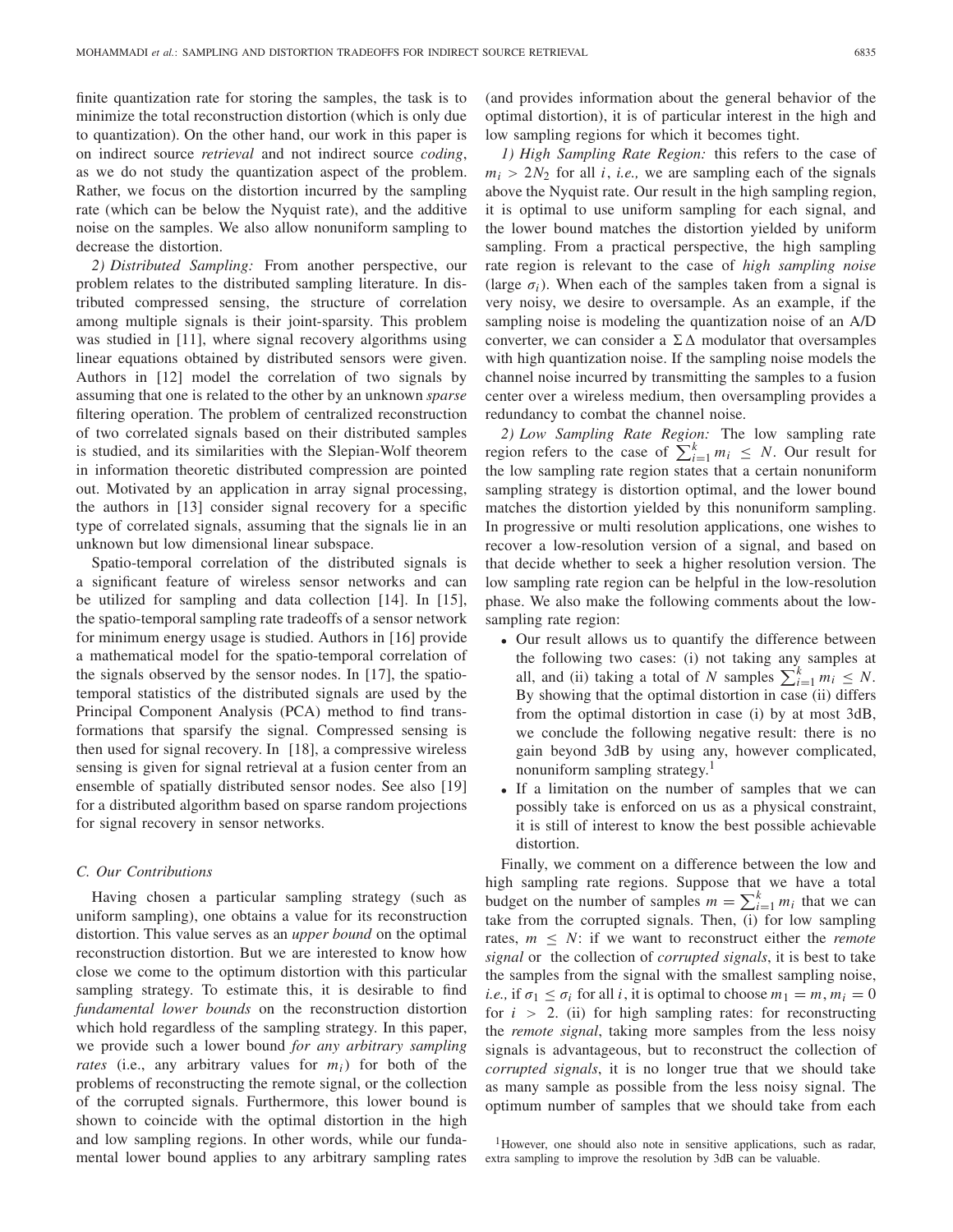signal is an optimization problem, with a solution depending on the parameters of the problem.

## *D. Proof Techniques*

The Gaussian assumption implies that the MMSE and linear MMSE (LMMSE) are identical. Since LMMSE estimator only depends on the second moments, the problem reduces to a linear algebra optimization problem. However, this optimization problem is not easy because the variables we are optimizing over, are sampling locations *tij* that show up as arguments of sine and cosine functions. Sine and cosine functions are nonlinear, albeit structured, functions. The goal would be to exploit their structure to solve the optimization problem.

To find fundamental lowers bounds for the reconstruction distortion, we utilize various matrix inequalities: these include (i) an inequality in majorization theory that relates trace of a function of a matrix to the diagonal entries of the matrix (see [20, Ch. 2]), (ii) the matrix version of the arithmetic and harmonic means inequality (iii) the Löwner-Heinz theorem for operator convex functions, and (iv) more importantly a new reverse majorization inequality (Theorem 3). A contribution of this paper is this reverse majorization inequality that might be of independent interest. Majorization inequalities state that the diagonal entries of a Hermitian matrix *F* are majorized by the eigenvalues of *F*. Therefore, if *F*Diag is a diagonal matrix wherein we have kept the diagonal entries of *F* and set the off-diagonals to zero, we will have

$$
\operatorname{Tr}\left[F^{-1}\right] \geq \operatorname{Tr}\left[F_{\text{Diag}}^{-1}\right] \tag{5}
$$

Our reverse majorization inequality goes in the reverse direction. For certain matrices *F* and *G* of our interest, we show that

$$
\operatorname{Tr}\left[F^{-1}G\right] \leq \operatorname{Tr}\left[F_{\text{Diag}}^{-1}G_{\text{Diag}}\right].\tag{6}
$$

#### *E. Notation and Organization*

Uppercase letters are used for random variables and matrices, whereas lowercase letters show (non-random) values. Vectors are denoted by lowercase bold letters (such as **x**), and random vectors are denoted by either uppercase bold letters (such as **X**) or bold sans-serif letters (such as **X**). The covariance of a random vector **X** is denoted by  $C_{\textbf{X}}$ . Given a matrix  $A$ ,  $A<sub>Diaq</sub>$  denotes the matrix formed by keeping the diagonal entries of *A* and changing the off-diagonal entries to zero. Given a vector **x**, Diag(**x**) denotes the diagonal matrix where its diagonal entries are coordinates of **x**. The symbol  $\bigoplus$ is used for the direct sum and ⊗ is used for the Kronecker product of matrices. We write  $A \leq B$  if  $B - A$  is positive semidefinite. For a Hermitian matrix *A* with eigen decomposition *PDP*<sup>−1</sup> and real function *f* , *f* (*A*) is defined as  $Pf(D)P^{-1}$  in which  $f(D)$  is a diagonal matrix, where function  $f$  is applied to the diagonal entries of *D*.

The paper is organized as follows: In Section II, the main results of the paper are presented. In Section III, the problem formulation is derived. In Section IV, the proofs of the main results are given. Finally, in Appendices A and B, the mathematical tools and technical details which have been used in the main proofs are given. In Appendix B, a new reverse majorization theorem is derived which might be of independent interest in linear algebra.

# II. MAIN RESULTS

Let  $N = N_2 - N_1 + 1$ . We make the following definitions:

- We call  $(N_2 N_1 + 1) f_0 = N f_0$  the *signal bandwidth* (of the bandlimited signal), where  $f_0 = 1/T$ .
- We call 2*N*<sup>2</sup> *f*<sup>0</sup> the *Nyquist rate* (twice the maximum frequency of the signal).
- We call  $m_i/T = m_i f_0$  the *sampling rate* of the *i*-th corrupted signal. It is the number of total samples from  $S_i(t)$ in [0, *T* ], divided by period length *T* . If we periodically extend the  $m_i$  samples (periodic nonuniform sampling),  $m_i/T$  will be the number of samples taken per unit time, hence called the sampling rate.

To state the main results, we need a definition. For any real *p*, let  $\phi_i = \frac{m_i}{2\sigma_i^2} + \frac{1}{\eta}$ , and

$$
\Phi_p = \sum_{i=1}^k \phi_i^p. \tag{7}
$$

*Theorem 1 (Reconstruction of the Original Signal): The following general lower bound on the optimal distortion (given in* (3)*) holds for any given sampling rates:*

$$
D_{\text{a min}} \ge \max\left(N - N\sum_{i=1}^{k} \frac{m_i}{2(1 + \eta)N + 2\sigma_i^2}, \frac{N}{(1 + \frac{k}{\eta}) - \frac{k^2}{\eta^2}(\Phi_1)^{-1}}\right), \quad (8)
$$

*where* <sup>1</sup> *is defined as in* (7)*. Furthermore, the lower bound given in* (8) *is tight (the inequality is an equality) in the following cases:*

- when  $\sum_{i=1}^{k} m_i \leq N$ : in this case, the optimal sampling *points,*  $t_{ij}$ *, are all distinct for*  $1 \le i \le k, 1 \le j \le m_i$ *, and belong to the set*  $\{0, T/N, \cdots, (N-1)T/N\}$ .
- when  $m_i > 2N_2$  for  $1 \leq i \leq k$ : in this case uniform *sampling of each signal Si*(*t*) *is optimal.*

*Remark 1: From optimality of the lower bound for large values of mi , we obtain that*

$$
\lim_{\forall i:m_i \to \infty} \mathsf{D}_{\mathsf{a}\min} = \frac{N}{1 + \frac{k}{\eta}} > 0,
$$

*is strictly positive. The reason is that*  $m_i = \infty$  *implies full access to the set of corrupted signals,* {*Si*(*t*)}*, but even in this case we cannot perfectly reconstruct S*(*t*) *if the corruption variance*  $n > 0$ .

*Proof:* To prove the theorem, it suffices to show that for any arbitrary choice of sampling time instances, we have

$$
D_{a} \ge N - N \sum_{i=1}^{k} \frac{m_{i}}{2(1+\eta)N + 2\sigma_{i}^{2}}
$$
(9)

and moreover, equality in the above equation holds if  $\sum_{i=1}^{k} m_i \leq N$ . This claim is shown in Section IV-A; in this section, the optimality of choosing *tij* from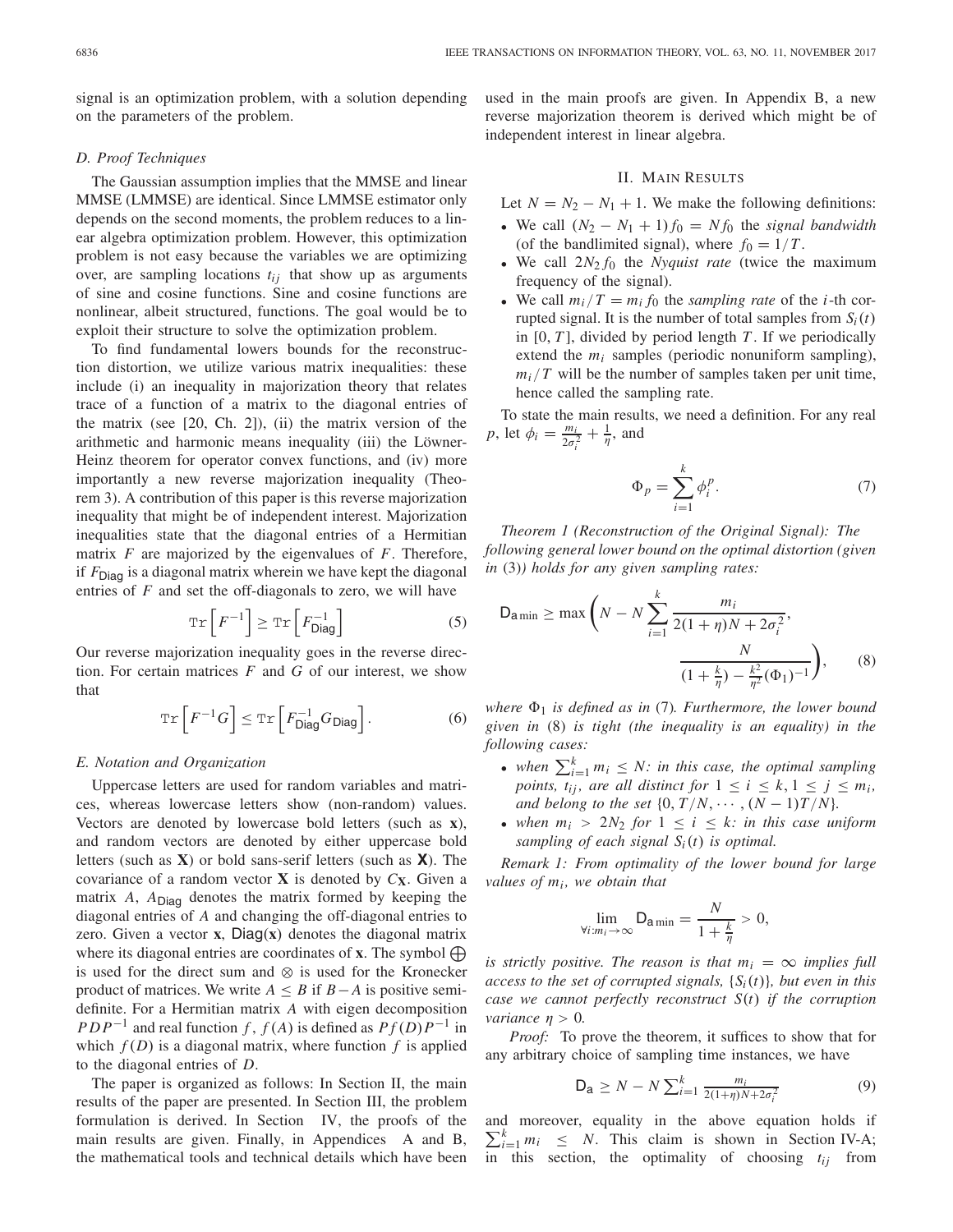

Fig. 1. The the lower bound versus the distortion obtained by the uniform sampling strategy. It is assumed that  $m_i = m$  for all *i*. The parameters for this figure are  $(k, N_1, N, N_2, \sigma_i^2, \eta) = (3, 5, 15, 19, 1, 0.1).$ 

 $\{0, T/N, \cdots, (N-1)T/N\}$  is also established. Next, we also show that

$$
D_{\text{a min}} \ge \frac{N}{(1 + \frac{k}{\eta}) - \frac{k^2}{\eta^2} (\Phi_1)^{-1}},
$$
\n(10)

and furthermore equality in the above equation holds if  $m_i > 2N_2$ . The proof of this claim is given in Section IV-B; in this section, the optimality of uniform sampling is also established. This completes the proof.

*Theorem 2 (Reconstruction of the Set of Corrupted Signals): The general lower bound on the optimal distortion (due to* (4)*) is given in* (11) *on top of the next page, in which* −1, <sup>−</sup><sup>2</sup> *are defined as in* (7)*. Furthermore, this lower bound is achieved in the following two cases:*

- when  $m = \sum_{i=1}^{k} m_i \leq N$ : in this case, the optimal sam*pling points, t<sub>ij</sub>, are all distinct for*  $1 \le i \le k, 1 \le j \le k$ *m<sub>i</sub>*, and belong to the set  $\{0, T/N, \cdots, (N-1)T/N\}$ .
- when  $m_i > 2N_2$  for  $1 \leq i \leq k$ : in this case uniform *sampling of each signal Si*(*t*) *is optimal.*

*Proof:* We first show that

$$
D_{b \min} \ge Nk(1 + \eta)
$$
  
- N  $\left((1 + \eta)^2 + (k - 1)\right) \sum_{i=1}^{k} \frac{m_i}{2(1 + \eta)N + 2\sigma_i^2}$ . (12)

The proof of this claim is given in Section IV-C. There, we also prove that when  $\sum_{i=1}^{k} m_i \leq N$ , the equality in the above equation holds and the optimal time instances are distinct *tij* chosen from  $\{0, T/N, \cdots, (N-1)T/N\}$ . Next, we show that

$$
D_{b \min} \ge N\Phi_{-1} + \frac{N}{\eta(\eta + k) - \Phi_{-1}} \Phi_{-2},\tag{13}
$$

and furthermore, equality in the above equation holds if  $m<sub>i</sub> > 2N<sub>2</sub>$ . The proof is given in Section IV-D where we show that the optimal points are uniform samples of the corrupted signals.

Finally, as a technical result, we also derive a new reverse majorization inequality, given in Theorem 3 (B), which might be of interest in linear algebra.

In Fig. 1, the lower bounds are plotted assuming that  $m_i = m$  for all *i*, for  $k = 3, N_1 = 5, N = 15, N_2 = 19$ ,  $\sigma_i^2 = 1$ ,  $\eta = 0.1$ . Also, the distortion of the uniform sampling strategy is also plotted, and serves as an upper bound for the optimal distortion curve; thus, optimal distortion curve lies in between the two curves. The two curves match when  $m > 2N_2 = 38$ . Also, the lower bound is known to be tight in the low sampling rates. This part of the lower bound is drawn in color red. While Fig. 1 is plotted for  $\sigma_i^2 = 1, \eta = 0.1$ , we observe from numerical simulation that the gap between the lower and upper bound decreases as we increase the sampling or corruption noises.

*Discussion 1:* We know the exact value of optimal distortion for  $m_i > 2N_2$ . As argued in Section I.C, this corresponds to the high sampling rate region and is practically relevant when we have high sampling noise. If the sampling noise models the quantization error of an A/D converter, this result allows us to answer the question of whether it is better to collect some accurate samples from the signals, or collect many more less accurate samples from them (a problem related to selecting an appropriate  $\Sigma \Delta$  modulator).

*Discussion 2:* Assume that the sampling noise variances of the corrupted signals satisfy  $\sigma_1^2 \leq \sigma_2^2 \leq \cdots \leq \sigma_k^2$ . Let us assume that we have a fixed total budget of *m* samples that we can distribute among the *k* signals, *i.e.*,  $\sum_{i=1}^{k} m_i = m$ . Then if  $m \leq N$ , the lower bound will be tight. Regardless of whether we want to construct the original signal or the collection of corrupted signals, one can verify that the total distortion (subject to  $\sum_{i=1}^{k} m_i = m$ ) is minimized when  $m_1 = m$  and  $m_i = 0$  for  $i > 1$ , *i.e.*, all of the samples are taken from the first signal,  $S_1(t)$ , which has the minimum sampling noise variance.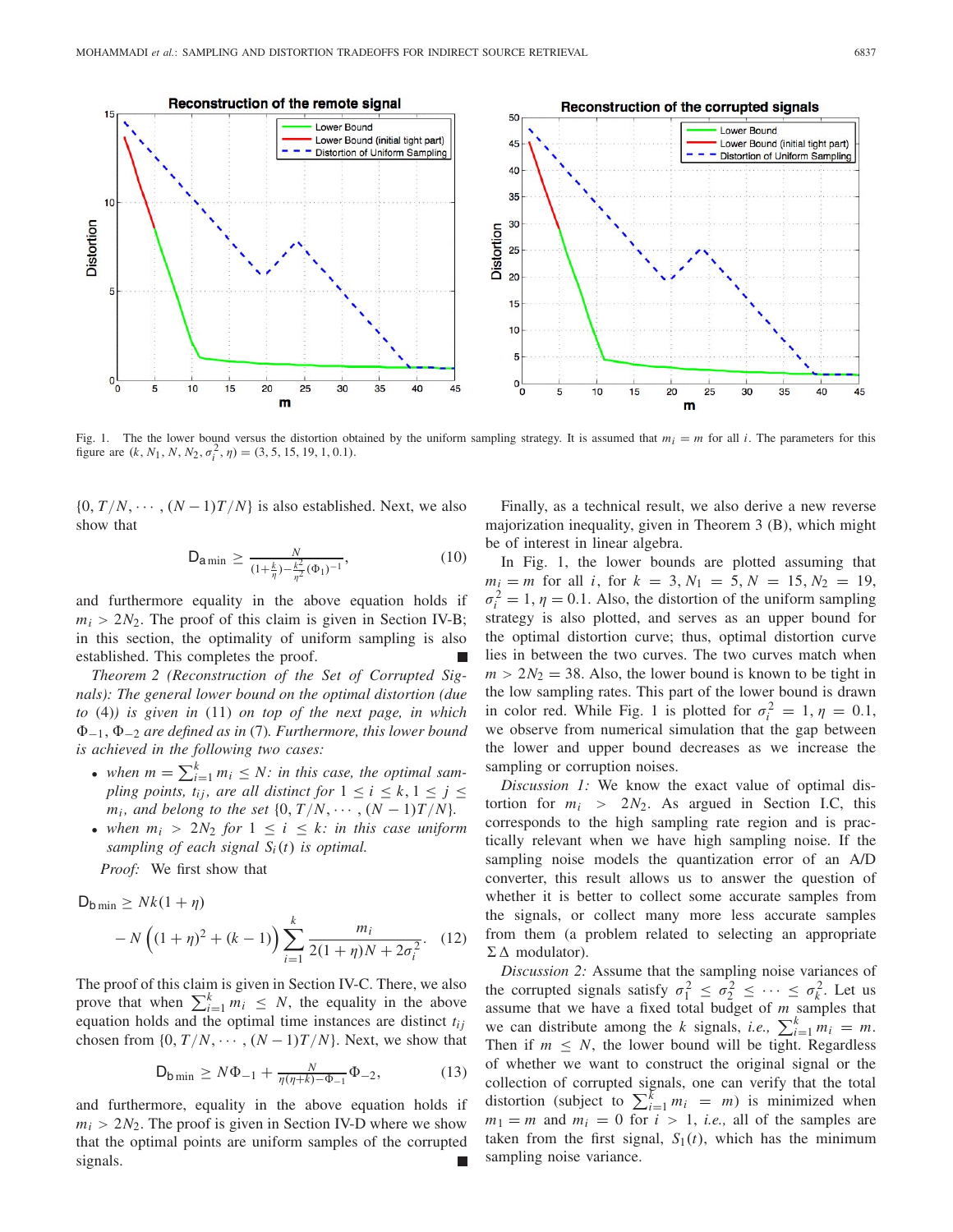$$
\mathsf{D}_{\mathsf{b}\min} \ge \max\left(Nk(1+\eta) - N\left((1+\eta)^2 + (k-1)\right)\sum_{i=1}^k \frac{m_i}{2(1+\eta)N + 2\sigma_i^2}, N\Phi_{-1} + \frac{N}{\eta(\eta+k) - \Phi_{-1}}\Phi_{-2}\right),\tag{11}
$$

However, the problems of reconstructing the remote signal and the set of corrupted signals are not equivalent. To see this assume that we keep the constraint  $\sum_{i=1}^{k} m_i = m$  for some  $m > 2N_2k$ , and further assume that  $m_i > 2N_2$ . For the reconstruction of the *remote signal*, it can be verified that the total distortion (subject to  $\sum_{i=1}^{k} m_i = m$ ,  $m_i > 2N_2$ ) is minimized when  $m_i$  for  $i \geq 2$  reaches its minimum of  $2N_2+1$ , which means that we take as many samples as possible from the signal with minimum sampling noise variance  $S_1(t)$ . On the other hand, if we wish to minimize the total distortion of the entire *corrupted signals*, the optimum value for *mi* can vary depending on the value of the parameters; it is not necessarily true that it is better to sample from the less noisy signal. The intuitive reason for this is as follows: if sampling noise of a signal is very high, we need to take lots of samples from it to be able to have a reconstruction with low distortion. However, if the sampling noise of a signal is very low, we are able to have a good reconstruction with few samples; taking more samples yields a negligible improvement in distortion. Therefore, if we aim to reconstruct *all* the signals (i.e., to minimize the sum of the distortions of the signals), the most economic way could be taking less samples from the less noisy signal. For instance, let us consider the case of two signals,  $k = 2$ , and take the corruption noise variance to be  $\eta = 0.5$ . Assume that samples from the first signal are taken with variance  $\sigma_1 = 1$ , which is less than  $\sigma_2 = 10$ , the noise variance of samples from the second signal. Then for total sample budget  $m = 100$ , the optimum  $(m_1, m_2)$  subject to  $m_i > 2N_2$  is given in the following for different values of  $N_2$ . For  $N_2 = 20$ , the optimal choice is  $(m_1, m_2) = (41, 59)$ ; observe that it is better to take 59 samples from the signal with more sampling noise. For  $N_2 = 10$ , the optimal choice is  $(m_1, m_2) = (32, 68)$ . Here  $m_i > 2N_2 = 20$  and the optimal choice is not one of the boundary pairs  $(m_1, m_2) = (21, 79)$  or  $(79, 21)$ .

## III. PROBLEM FORMULATION

In this section, we state the matrix representation of our problem. A summary of the notation introduced in this section is given in Table II. Let **X** be a column vector, consisting of the Fourier coefficients of *S*(*t*)

$$
\mathbf{X} = [A_{N_1}, A_{N_1+1}, \cdots, A_{N_2}, B_{N_1}, \cdots, B_{N_2}]^{\mathsf{T}}, \qquad (14)
$$

where  $\overline{I}$  is used for the transpose operation. Similarly,  $\mathbf{X}_i$  is a column vector, consisting of the coefficients of  $S_i(t)$ 

$$
\mathbf{X}_{i} = [A_{iN_{1}}, A_{i(N_{1}+1)}, \cdots, A_{iN_{2}}, B_{iN_{1}}, \cdots, B_{iN_{2}}]^{T} (15)
$$

$$
= \mathbf{X} + [V_{iN_1}, \cdots, V_{iN_2}, W_{iN_1}, \cdots, W_{iN_2}]^{\mathsf{T}} \tag{16}
$$

$$
= \mathbf{X} + \Delta_i, \tag{17}
$$

where  $\Delta_i = [V_{iN_1}, \cdots, V_{iN_2}, W_{iN_1}, \cdots, W_{iN_2}]^{\mathsf{T}}$ . We assume that **X** consists of mutually independent Gaussian random variables  $\mathcal{N}(0, 1)$ , *i.e.*, the signal  $S(t)$  is white. Therefore,  $C_{\mathbf{X}} = I_{2N \times 2N}$ . Moreover, the random variables  $V_{ij}$  and  $W_{ij}$ are assumed to be independent with the probability distribution  $\mathcal{N}(0, \eta)$  for some  $\eta > 0$ .

Vectors  $X_i$  and  $X_j$  are correlated, because they are both corrupted versions of **X**. Their cross covariance can be computed as  $C_{\mathbf{X}_i \mathbf{X}_i} = (1+\eta)I$  and  $C_{\mathbf{X}_i \mathbf{X}_i} = I$  for  $i \neq j \in \{1, 2, \dots, k\}.$ One can verify that for any *j*, the covariance matrix for the *k* random variables  $A_{ij}$  for  $i = 1, 2, \dots, k$  is equal to

$$
\Lambda = \begin{pmatrix} 1+\eta & 1 & 1 & \cdots & 1 \\ 1 & 1+\eta & 1 & \cdots & 1 \\ \vdots & \vdots & \vdots & \vdots & \vdots \\ 1 & 1 & 1 & \cdots & 1+\eta \end{pmatrix}_{k \times k} .
$$
 (18)

Suppose that the *i*th signal,  $S_i(t)$ , is sampled at time instances  $t_{ij}$  for  $i = 1, 2, \dots, k$  and  $j = 1, 2 \dots, m_i$ . Hence,

$$
S_i(t_{ij}) = \sum_{\ell=N_1}^{N_2} [A_{i\ell} \cos(\ell \omega t_{ij}) + B_{i\ell} \sin(\ell \omega t_{ij})].
$$

To represent the problem in a matrix form, we define  $S_i$  to be the vector of samples as

$$
\mathbf{S}_i = [S_i(t_{i1}), S_i(t_{i2}), \cdots, S_i(t_{im_i})]^{\mathsf{T}}.
$$

Therefore, we have  $S_i = Q_i X_i$ , where  $X_i$  is defined in (17) and  $Q_i$  is an  $m_i \times 2(N_2 - N_1 + 1) = m_i \times 2N$  matrix of the form of (19) given on top of the next page.

Moreover, the observation vector for the *i*th signal is of the following form

$$
\mathbf{Y}_i = \mathbf{S}_i + \mathbf{Z}_i = Q_i \mathbf{X}_i + \mathbf{Z}_i = Q_i \mathbf{X} + Q_i \Delta_i + \mathbf{Z}_i,
$$

in which  $\mathbf{Z}_i$  is the *i*th noise vector with covariance of  $C_{\mathbf{Z}_i}$  =  $\sigma_i^2$   $I_{m_i \times m_i}$ .

Now, we define the vector of coefficients of all the *k* signals, **X**, the vector of all the samples, **S**, the vector of all the observations, **Y**,…, as follows:

$$
\mathbf{X} = [\mathbf{X}_1^\mathsf{T}, \mathbf{X}_2^\mathsf{T}, \cdots, \mathbf{X}_k^\mathsf{T}]^\mathsf{T},\tag{20}
$$

$$
\mathbf{S} = [\mathbf{S}_1^{\mathsf{T}}, \mathbf{S}_2^{\mathsf{T}}, \cdots, \mathbf{S}_k^{\mathsf{T}}]^{\mathsf{T}},\tag{21}
$$

$$
\mathbf{Y} = [\mathbf{Y}_1^\mathsf{T}, \mathbf{Y}_2^\mathsf{T}, \cdots, \mathbf{Y}_k^\mathsf{T}]^\mathsf{T},\tag{22}
$$

$$
\mathbf{Z} = [\mathbf{Z}_1^\mathsf{T}, \mathbf{Z}_2^\mathsf{T}, \cdots, \mathbf{Z}_k^\mathsf{T}]^\mathsf{T},\tag{23}
$$

$$
\mathbf{\Delta} = [\Delta_1^{\mathsf{T}}, \Delta_2^{\mathsf{T}}, \cdots, \Delta_k^{\mathsf{T}}]^{\mathsf{T}},\tag{24}
$$

$$
\mathbf{Q}_a = [Q_1^\mathsf{T}, Q_2^\mathsf{T}, \cdots, Q_k^\mathsf{T}]^\mathsf{T}.\tag{25}
$$

Furthermore, let

$$
\mathsf{Q}_{\mathsf{b}} = \bigoplus_{i=1}^{k} Q_i \tag{26}
$$

be the direct sum of the individual matrices  $Q_i$ . Then, we can write

$$
\boldsymbol{Y} = \boldsymbol{S} + \boldsymbol{Z} = Q_b \boldsymbol{X} + \boldsymbol{Z} = Q_a \boldsymbol{X} + Q_b \boldsymbol{\Delta} + \boldsymbol{Z}. \qquad (27)
$$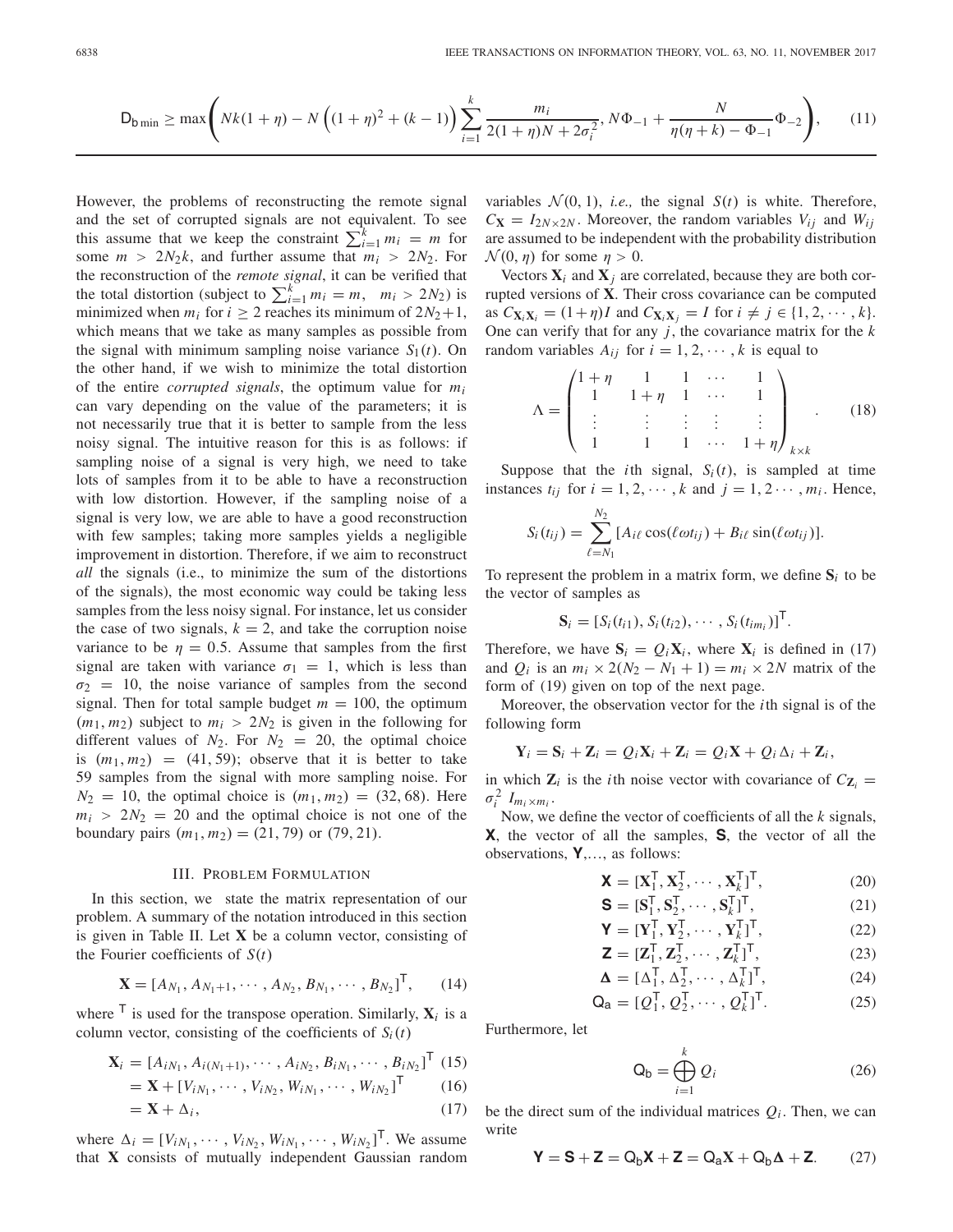$$
Q_i = \begin{pmatrix} \cos(N_1 \omega t_{i1}) & \cos((N_1 + 1)\omega t_{i1}) & \cdots & \cos(N_2 \omega t_{i1}) & \sin(N_1 \omega t_{i1}) & \sin((N_1 + 1)\omega t_{i1}) & \cdots & \sin(N_2 \omega t_{i1}) \\ \cos(N_1 \omega t_{i2}) & \cos((N_1 + 1)\omega t_{i2}) & \cdots & \cos(N_2 \omega t_{i2}) & \sin(N_1 \omega t_{i2}) & \sin((N_1 + 1)\omega t_{i2}) & \cdots & \sin(N_2 \omega t_{i2}) \\ \vdots & \vdots & \vdots & \vdots & \vdots & \vdots \\ \cos(N_1 \omega t_{im_i}) & \cos((N_1 + 1)\omega t_{im_i}) & \cdots & \cos(N_2 \omega t_{im_i}) & \sin(N_1 \omega t_{im_i}) & \sin((N_1 + 1)\omega t_{im_i}) & \cdots & \sin(N_2 \omega t_{im_i}) \end{pmatrix}.
$$
\n(19)

One can verify that the covariance matrix of the noise is

$$
C_{\mathbf{Z}} = \bigoplus_{i=1}^{k} C_{\mathbf{Z}_i} = \bigoplus_{i=1}^{k} \sigma_i^2 I_{m_i \times m_i}.
$$
 (28)

Moreover,  $C_{\mathbf{X}} = I_{2N \times 2N}$  and  $C_{\mathbf{X}} = \Lambda \otimes I_{2N \times 2N}$ , where  $\Lambda$ was given in (18), and  $N = N_2 - N_1 + 1$ .

# *A. Reconstruction of the Remote Signal S*(*t*) *and Its Corrupted Version Si*(*t*)

Here, we first state a lemma, which is frequently used in the formulation and proofs of our problem. The Lemma provides the two alternative forms of the LMMSE estimator and the mean squared error. Next we use this lemma to formulate the reconstruction of the remote signal  $S(t)$  and its corrupted versions  $S_i(t)$  in the subsequent subsections.

*Lemma 1* [21]: Suppose that  $Y = AX + Z$  in which Y is *an observation vector, A is a known matrix, X is a vector to be estimated and Z is an additive noise vector. In the case X and Z are mutually independent Gaussian vectors, LMMSE is optimal and the estimator and the mean square error, respectively, are given by*

$$
\hat{\mathbf{x}}_{MMSE}(\mathbf{y}) = \mathbb{E}\left\{\mathbf{X}|\mathbf{y}\right\} = W\mathbf{y},
$$
\n
$$
\mathbb{E}\|\mathbf{X} - \hat{\mathbf{X}}\|^2 = \mathbb{E}_{\mathbf{Y}}\left\{\text{Var}[\mathbf{X}|\mathbf{Y}]\right\} = \text{Tr}(C_e), \tag{29}
$$

*where the reconstruction matrix, W, and the error covariance matrice, Ce, are of the following forms:*

$$
W = C_{XY}C_{Y}^{-1} = C_{X}A^{T}(AC_{X}A^{T} + C_{Z})^{-1},
$$
  
\n
$$
C_{e} = C_{X} - C_{XY}C_{Y}^{-1}C_{YX}
$$
  
\n
$$
= C_{X} - C_{X}A^{T}(AC_{X}A^{T} + C_{Z})^{-1}AC_{X}.
$$
 (30)

*Or alternatively [22], using the matrix identity*

$$
C_X A^{\mathsf{T}} (AC_X A^{\mathsf{T}} + C_Z)^{-1} = (A^{\mathsf{T}} C_Z^{-1} A + C_X^{-1})^{-1} A^{\mathsf{T}} C_Z^{-1},
$$
\n(31)

*the matrices W and Ce are given by*

$$
W = (AT CZ-1 A + CX-1)-1 AT CZ-1,Ce = (AT CZ-1 A + CX-1)-1.
$$
 (32)

*1) Reconstruction of S*(*t*)*:* Here, the goal is to reconstruct *S*(*t*) with minimum distortion using the observation vector **Y**. We use the MMSE criterion to minimize the average distortion subject to the samples. From the Parseval's theorem, we have

$$
\mathsf{D}_{\mathsf{a}} = \frac{1}{T} \int_{t=0}^{T} \mathbb{E}\{|\hat{S}(t) - S(t)|^2\} dt = \frac{1}{2} \mathbb{E} \|\mathbf{X} - \hat{\mathbf{X}}\|^2, \quad (33)
$$

where  $\hat{S}(t)$  is the reconstructed signal and  $\hat{X}$  is the MMSE reconstruction of the coefficient vector **X** from the observation vector **Y**. Since the random variables are jointly Gaussian, the MMSE estimator is optimal. From the equation

$$
\mathbf{Y} = \mathbf{Q}_a \mathbf{X} + \tilde{\mathbf{Z}},
$$

where  $\mathbf{Z} = \mathbf{Q}_b \mathbf{\Delta} + \mathbf{Z}$ , the error of the linear MMSE estiamtor is equal to

$$
\mathbb{E} \|\mathbf{X} - \hat{\mathbf{X}}\|^2 = \mathbb{E}_{\mathbf{Y}} \left\{ \text{Var}[\mathbf{X}|\mathbf{Y}] \right\} = \text{Tr}(C_e^a), \tag{34}
$$

where  $C_e^a$  has the following two alternative forms

$$
C_e^{\mathbf{a}} = C_{\mathbf{X}} - C_{\mathbf{X}} \mathbf{Q}_\mathbf{a}^\mathsf{T} (\mathbf{Q}_\mathbf{a} C_{\mathbf{X}} \mathbf{Q}_\mathbf{a}^\mathsf{T} + C_{\tilde{\mathbf{Z}}})^{-1} \mathbf{Q}_\mathbf{a} C_{\mathbf{X}},\qquad(35)
$$

$$
= (Q_a^T C_{\tilde{Z}}^{-1} Q_a + C_X^{-1})^{-1}.
$$
 (36)

In the above formula, the covariance matrix of  $\overline{Z}$  is

$$
C_{\tilde{\mathbf{Z}}} = \mathbf{Q}_{\mathsf{b}} C_{\mathbf{\Delta}} \mathbf{Q}_{\mathsf{b}}^{\mathsf{T}} + C_{\mathbf{Z}} = \eta \mathbf{Q}_{\mathsf{b}} \mathbf{Q}_{\mathsf{b}}^{\mathsf{T}} + C_{\mathbf{Z}}.
$$
 (37)

2) Reconstruction of  $S_i(t)$  for  $i = 1, 2, \dots, k$ : Here, the goal is to reconstruct all the *k* signals with minimum distortion using the observation vector **Y**. Again, from the Parseval's theorem, we have

$$
\mathsf{D}_{\mathsf{b}} = \frac{1}{T} \sum_{i=1}^{k} \int_{t=0}^{T} \mathbb{E}\{|\hat{S}_i(t) - S_i(t)|^2\} dt = \frac{1}{2} \mathbb{E} \|\mathbf{X} - \hat{\mathbf{X}}\|^2, \quad (38)
$$

in which  $\hat{S}(t)$  and  $\hat{\mathbf{X}}$  are the reconstructed signal and the estimated coefficients, respectively. From the equation

$$
\bm{Y}=Q_b\bm{X}+\bm{Z},
$$

the LMMSE error is equal to

$$
\mathbb{E}\|\mathbf{X} - \hat{\mathbf{X}}^2\| = \mathbb{E}_{\mathbf{Y}}\left\{\text{Var}[\mathbf{X}|\mathbf{Y}]\right\} = \text{Tr}(C_e^b),\tag{39}
$$

where  $C_e^{\text{b}}$  has the following two alternative forms

$$
C_e^{\mathsf{b}} = C_{\mathsf{X}} - C_{\mathsf{X}} \mathsf{Q}_{\mathsf{b}}^{\mathsf{T}} (\mathsf{Q}_{\mathsf{b}} C_{\mathsf{X}} \mathsf{Q}_{\mathsf{b}}^{\mathsf{T}} + C_{\mathsf{Z}})^{-1} \mathsf{Q}_{\mathsf{b}} C_{\mathsf{X}},\qquad(40)
$$

$$
= (Q_b^T C_Z^{-1} Q_b + C_X^{-1})^{-1}.
$$
 (41)

# *B. Some Helpful Facts*

We provide a number of facts about the matrices that we have introduced before. These facts can be directly verified, and will be repeatedly used in the proofs. We have listed these facts here to improve the presentation of the proofs.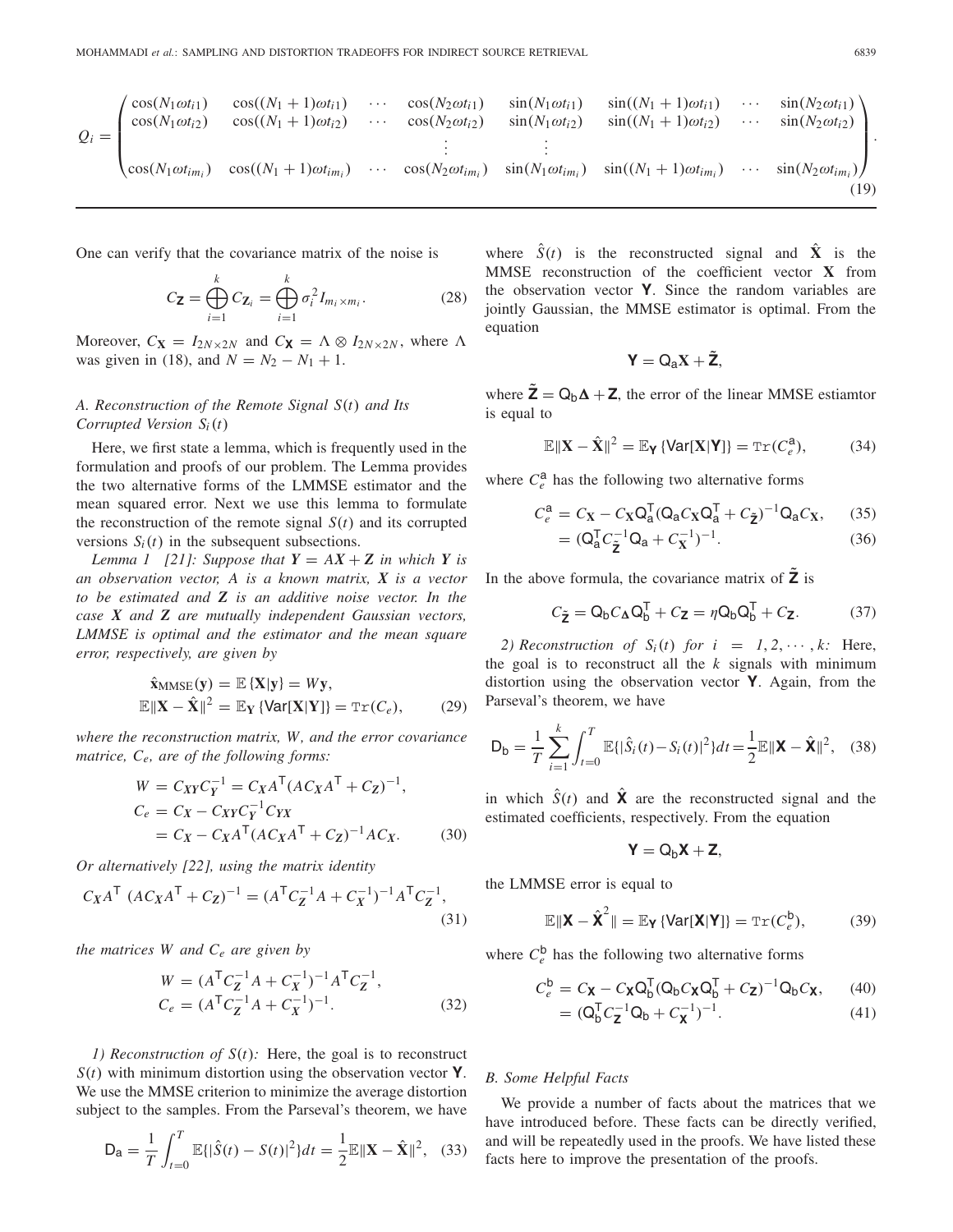| TABLE II                                  |
|-------------------------------------------|
| <b>DEFINITION OF AUXILIARY PARAMETERS</b> |

| <b>Notation</b> | Description                                                                        | Helpful properties                                                                     |
|-----------------|------------------------------------------------------------------------------------|----------------------------------------------------------------------------------------|
| X               | Column vector of size 2N of Fourier coefficients of $S(t)$                         | $C_{\mathbf{X}}=I_{2N\times 2N}$                                                       |
| $\mathbf{X}_i$  | Column vector of size 2N of Fourier coefficients of $S_i(t)$                       | $C_{X_i} = (1 + \eta)I$                                                                |
|                 | for $i = 1, 2, \dots, k$                                                           | $C_{\mathbf{X}_i \mathbf{X}_j} = I$ for $i \neq j$                                     |
| X               | Vectors $X_i$ Stacked on the bottom of each other; length $2Nk$                    | $C_{\mathbf{X}} = \Lambda \otimes I_{2N \times 2N}$                                    |
| Λ               | Symmetric $k \times k$ matrix given in (18)                                        |                                                                                        |
| Г               | $\Gamma = \Lambda^{-1}$ ; Explicit formula given in (91)                           |                                                                                        |
| $\Delta_i$      | The <i>i</i> th corruption vector: $\mathbf{\Delta}_i = \mathbf{X}_i - \mathbf{X}$ | $C_{\mathbf{\Delta}_i} = \eta I_{2N \times 2N}$                                        |
| Δ               | Column vectors $\Delta_i$ Stacked on the bottom of each other                      | $C_{\mathbf{C}} = \eta I_{2Nk \times 2Nk}$                                             |
| $\mathbf{S}_i$  | Column vector of size $m_i$ ; Samples of $S_i(t)$ at $t_{ij}$ , $j = 1, , m_i$     | $S_i = Q_i X_i$                                                                        |
| $Q_i$           | $m_i \times 2N$ Matrix specified by harmonics at $t_{ij}$ , given in (19)          |                                                                                        |
| $Q_{\rm a}$     | Matrices $Q_i$ stacked on the bottom of each other; size: $(\sum m_i) \times 2N$   |                                                                                        |
| $Q_{\rm b}$     | Direct sum of matrices $Q_i$ ; size: $(\sum m_i) \times 2Nk$                       |                                                                                        |
| $\mathbf{Y}_i$  | Noisy samples of the <i>i</i> th signal $S_i(t)$ ; length $m_i$                    | $\mathbf{Y}_i = \mathbf{S}_i + \mathbf{Z}_i$                                           |
| Υ               | Vectors $Y_i$ Stacked on the bottom of each other; length $m = \sum m_i$           |                                                                                        |
| $\mathbf{Z}_i$  | Sampling noise vector of the <i>i</i> th signal $S_i(t)$ ; length $m_i$            | $C_{\mathbf{Z}_i} = \sigma_i^2 I_{m_i \times m_i}$                                     |
| z               | Vectors $\mathbf{Z}_i$ Stacked on the bottom of each other; length $m = \sum m_i$  | $C_{\mathbf{Z}} = \bigoplus_{i=1}^k \sigma_i^2 I_{m_i \times m_i}$                     |
| Ž               | $\ddot{Z}$ is defined as $Q_b \Delta + Z$ . It appears in $Y = Q_a X + \ddot{Z}$ . | $C_{\tilde{\bm{\tau}}} = \eta Q_{\text{b}} Q_{\text{b}}^{\mathsf{T}} + C_{\mathsf{Z}}$ |

1) The matrices  $Q_b Q_b^T$  and  $Q_a Q_a^T$  are  $m \times m$  matrices of the following form

$$
Q_{b}Q_{b}^{T} = \bigoplus_{i=1}^{k} Q_{i}Q_{i}^{T}
$$
  
= 
$$
\begin{pmatrix} Q_{1}Q_{1}^{T} & 0 & 0 & \cdots & 0 \\ 0 & Q_{2}Q_{2}^{T} & 0 & \cdots & 0 \\ \vdots & \vdots & \vdots & \vdots & \vdots \\ 0 & 0 & 0 & \cdots & Q_{k}Q_{k}^{T} \end{pmatrix}
$$

and

$$
Q_{a}Q_{a}^{1}
$$
\n
$$
= \begin{pmatrix}\nQ_{1}Q_{1}^{T} & Q_{1}Q_{2}^{T} & Q_{1}Q_{3}^{T} & \cdots & Q_{1}Q_{k}^{T} \\
Q_{2}Q_{1}^{T} & Q_{2}Q_{2}^{T} & Q_{2}Q_{3}^{T} & \cdots & Q_{2}Q_{k}^{T} \\
\vdots & \vdots & \vdots & \vdots & \vdots \\
Q_{k}Q_{1}^{T} & Q_{k}Q_{2}^{T} & Q_{k}Q_{3}^{T} & \cdots & Q_{k}Q_{k}^{T}\n\end{pmatrix}, (42)
$$

- where  $m = \sum_{i=1}^{k} m_i$ .<br>2) The rows of matrix  $Q_i$  are vectors of norm  $\sqrt{N}$ . Therefore, the matrix  $Q_i Q_i^{\mathsf{T}}$ , for  $i = 1, 2, \dots, k$ , is of size  $m_i \times m_i$  and with diagonal entries equal to *N* regardless of the value of  $t_{ij}$ . Therefore,  $(Q_a Q_a^T)_{Diag}$  =  $(Q_b Q_b^{\mathsf{T}})_{\text{Diag}} = NI_{m \times m}$ .
- 3) When  $t_{ij} \in \{0, T/N, \cdots, (N-1)T/N\}$  and they are distinct, the rows of matrix  $Q_i$  will be perpendicular to each other. Therefore, the matrix  $Q_i Q_i^{\mathsf{T}}$  will be equal to  $NI_{m_i \times m_i}$ . Similarly, if  $t_{ij}$  are distinct for all *i*, *j*, the rows of  $Q_i$  and  $Q_j$  for  $i \neq j$  will be perpendicular to each other. Therefore,  $Q_i Q_j^{\mathsf{T}} = 0$  for  $i \neq j$  in this case. Hence, using the definition of  $Q_a$  and  $Q_b$  given in (25) and (26), both  $Q_a Q_a^T$  and  $Q_b Q_{b}^T$ , will become diagonal matrices  $NI_{m \times m}$ , where  $m = \sum_{i=1}^{k} m_i$ .
- 4) The diagonal elements of matrices  $Q_i^T Q_i$  for  $i =$  $1, 2, \dots, k$  give us the norm of the column vectors

of  $Q_i$ . They can be calculated as follows:

$$
Q_{i}^{\mathsf{T}}Q_{i}(l,l) = \begin{cases} \sum_{j=1}^{m_{i}} \cos^{2}((N_{1} + l - 1)\omega t_{ij});\\ \text{for } 1 \leq l \leq N\\ \sum_{j=1}^{m_{i}} \sin^{2}((N_{1} + l - N - 1)\omega t_{ij});\\ \text{for } N+1 \leq l \leq .2N \end{cases}
$$
(43)

When we use the uniform sampling strategy, i.e.,  $\{t_{ij}\}$  =  ${0, T/m_i, 2T/m_i, \cdots, (m_i - 1)T/m_i}$ , the diagonal entries of  $Q_i^T Q_i$  will become equal to  $m_i/2$ . This is because, for instance,

$$
\sum_{j=1}^{m_i} \cos^2 ((N_1 + l - 1)\omega t_{ij})
$$
  
= 
$$
\sum_{j=0}^{m_i-1} \cos^2 ((N_1 + l - 1)\omega \frac{T}{m_i})
$$
  
= 
$$
\sum_{j=0}^{m_i-1} \left(\frac{1}{2} + \frac{1}{2} \cos (2(N_1 + l - 1)\frac{2\pi}{m_i})\right)
$$
  
= 
$$
\frac{m_i}{2},
$$
 (44)

where (44) follows from the fact that  $m_i > 2N_2$ . Moreover, the off-diagonal entries will be zero. For example, consider the entry

$$
Q_i^T Q_i(2,3)
$$
  
=  $\sum_{j=1}^{m_i} \cos ((N_1 + 1)\omega t_{ij}) \cos ((N_1 + 2)\omega t_{ij})$   
=  $\sum_{j=0}^{m_i-1} \frac{1}{2} \left[ \cos(\frac{\omega T}{m_i} j) + \cos ((2N_1 + 3)\frac{\omega T}{m_i} j) \right]$   
=  $\sum_{j=0}^{m_i-1} \frac{1}{2} \left[ \cos(\frac{2\pi}{m_i} j) + \cos ((2N_1 + 3)\frac{2\pi}{m_i} j) \right]$   
= 0. (45)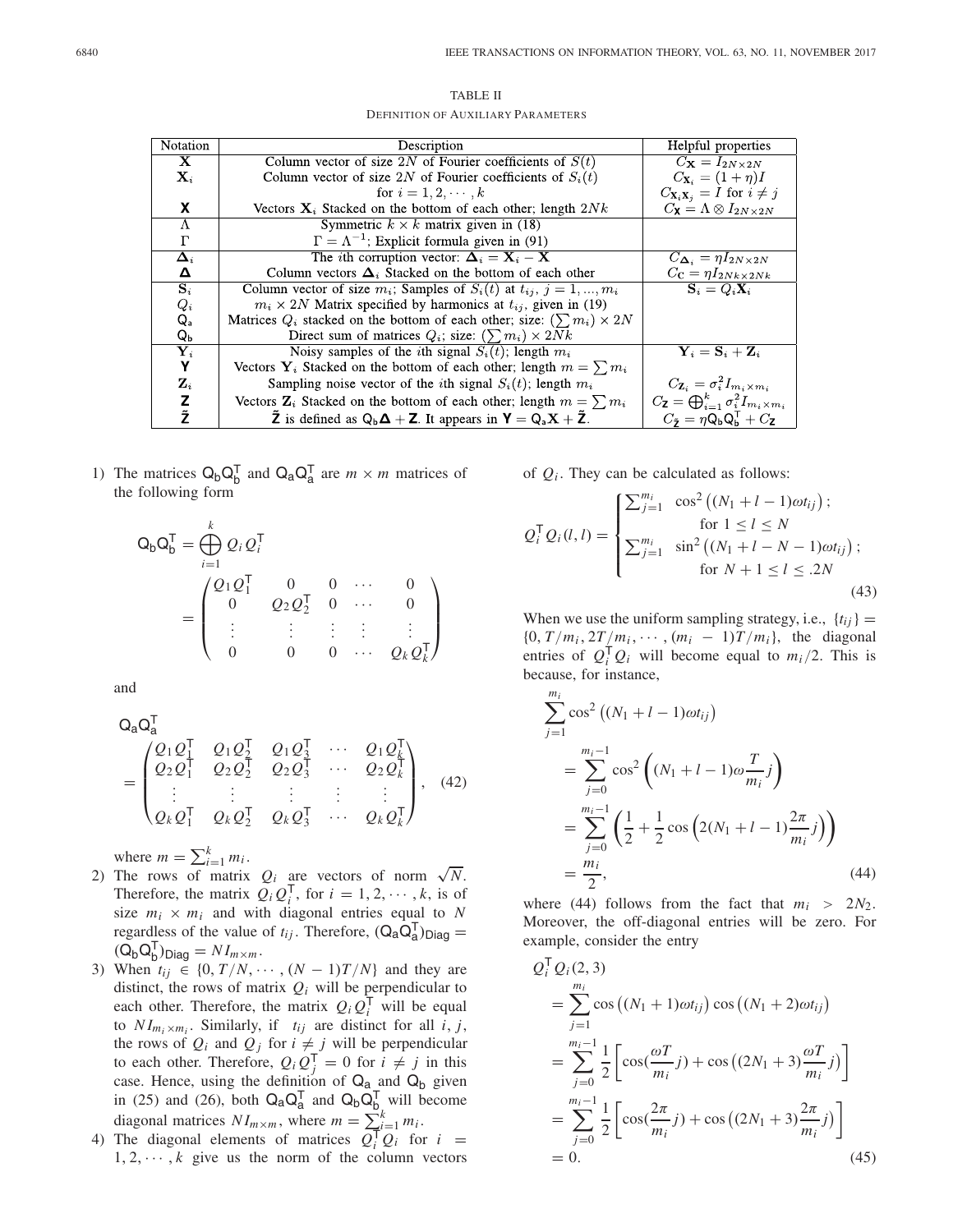In fact, with uniform sampling, different columns of the matrix  $Q_i$  will be perpendicular to each other and  $Q_i^T Q_i$ will become  $(m_i/2)I_{2N\times 2N}$ .

#### IV. PROOFS

In this section, we state the proofs of our results. In the body of the proofs, we have used some lemmas, which are provided in the appendix.

#### *A. Proof of Equation* (9)

We start by computing the average distortion using equations  $(33)$ ,  $(34)$  and  $(35)$  as follows

$$
2D_{a} = \text{Tr}(C_{e}^{a})
$$
  
=  $\text{Tr}(C_{X} - C_{X}Q_{a}^{T}(Q_{a}C_{X}Q_{a}^{T} + C_{\tilde{Z}})^{-1}Q_{a}C_{X})$   
=  $\text{Tr}(C_{X}) - \text{Tr}((Q_{a}C_{X}Q_{a}^{T} + C_{\tilde{Z}})^{-1}Q_{a}C_{X}^{2}Q_{a}^{T})$  (46)

$$
=2N-\mathrm{Tr}\left((\mathbf{Q}_a\mathbf{Q}_a^\mathsf{T} + C_{\tilde{\mathbf{Z}}})^{-1}\mathbf{Q}_a\mathbf{Q}_a^\mathsf{T}\right),\tag{47}
$$

where (46) results from the cyclic property of the trace and (47) follows from the fact that  $C_{\mathbf{X}} = I_{2N \times 2N}$ .

We would like to show that for any arbitrary choice of sampling time instances,  $t_{ij}$ , the average distortion will be bounded from below as follows:

$$
2D_{a} = 2N - \text{Tr}\left[ (Q_{a}Q_{a}^{T} + C_{\tilde{z}})^{-1}Q_{a}Q_{a}^{T} \right]
$$

$$
\geq 2N - N \sum_{i=1}^{k} \frac{m_{i}}{(1 + \eta)N + \sigma_{i}^{2}}.
$$
(48)

In other words, from (47), we wish to prove that

$$
\operatorname{Tr}\left((\mathbf{Q}_\mathbf{a}\mathbf{Q}_\mathbf{a}^\mathsf{T} + C_{\tilde{\mathbf{Z}}})^{-1}\mathbf{Q}_\mathbf{a}\mathbf{Q}_\mathbf{a}^\mathsf{T}\right) \le \sum_{i=1}^k \frac{Nm_i}{(1+\eta)N + \sigma_i^2}.\tag{49}
$$

Equivalently, if we use (37) to replace  $C_{\tilde{\mathbf{Z}}}$  with  $(\eta \mathbf{Q}_{\mathbf{b}} \mathbf{Q}_{\mathbf{b}}^{\mathsf{T}} + C_{\mathbf{Z}})$ , we would like to show that

$$
\operatorname{Tr}\left((\mathbf{Q}_a\mathbf{Q}_a^\mathsf{T} + \eta \mathbf{Q}_b\mathbf{Q}_b^\mathsf{T} + C_{\mathbf{Z}})^{-1}\mathbf{Q}_a\mathbf{Q}_a^\mathsf{T}\right) \le \sum_{i=1}^k \frac{Nm_i}{(1+\eta)N + \sigma_i^2}.
$$
\n(50)

This can be derived using Theorem 3 (given in Appendix B) with matrices  $F = \mathbf{Q}_a \mathbf{Q}_a^T + \eta \mathbf{Q}_b \mathbf{Q}_b^T$ ,  $G = \mathbf{Q}_a \mathbf{Q}_a^T$  and  $C = C_{\mathbf{Z}}$ . From Fact 1 of Section III-B, observe that the matrices *F* and *G* are of the forms

$$
F = \begin{pmatrix} (1+\eta)Q_1 & Q_1^{\mathsf{T}} & Q_1 & Q_2^{\mathsf{T}} & \cdots & Q_1 & Q_k^{\mathsf{T}} \\ Q_2 & Q_1^{\mathsf{T}} & (1+\eta)Q_2 & Q_2^{\mathsf{T}} & \cdots & Q_2 & Q_k^{\mathsf{T}} \\ \vdots & \vdots & \vdots & \vdots & \vdots & \vdots \\ Q_k & Q_1^{\mathsf{T}} & Q_k & Q_2^{\mathsf{T}} & \cdots & (1+\eta)Q_k & Q_k^{\mathsf{T}} \end{pmatrix}_{m \times m}
$$
\n(51)

and

$$
G = Q_{a}Q_{a}^{T}
$$
\n
$$
= \begin{pmatrix}\nQ_{1} & Q_{1}^{T} & Q_{1} & Q_{2}^{T} & Q_{1} & Q_{3}^{T} & \cdots & Q_{1} & Q_{k}^{T} \\
Q_{2} & Q_{1}^{T} & Q_{2} & Q_{2}^{T} & Q_{2} & Q_{3}^{T} & \cdots & Q_{2} & Q_{k}^{T} \\
\vdots & \vdots & \vdots & \vdots & \vdots & \vdots \\
Q_{k}Q_{1}^{T} & Q_{k}Q_{2}^{T} & Q_{k}Q_{3}^{T} & \cdots & Q_{k}Q_{k}^{T}\n\end{pmatrix}_{m \times m}
$$
\n(52)

These matrices satisfy the required properties of Theorem 3, *i.e.,* the matrices *F* and *G* are positive semi-definite and  $G = F \circ L$ , where the matrix *L* has the form of (110) with parameters  $a = 1 + \eta$  and  $b = 1$ . Therefore, we have the following inequality

$$
\operatorname{Tr}\left[\left(F+C\right)^{-1}G\right] \leq \operatorname{Tr}\left[\left(F_{\text{Diag}} + C\right)^{-1}G_{\text{Diag}}\right].\tag{53}
$$

Hence, from Fact 2 of Section III-B which states that  $F_{\text{Diag}} = (Q_a Q_{\underline{a}}^T)_{\text{Diag}} + \eta (Q_b Q_b^T)_{\text{Diag}} = N(1 + \eta)I_{m \times m}$  and  $G_{\text{Diag}} = (Q_a Q_a^T)_{\text{Diag}} = NI_{m \times m}$ , the desired inequality in (50) concludes.

Furthermore, when  $\sum_{i=1}^{k} m_i \leq N$ , we would like to show that this lower bound is tight if we take distinct time instances, *t*<sub>ij</sub>, from the set  $\{0, T/N, \cdots, (N-1)T/N\}$ . Observe that this is possible since  $\{0, T/N, \cdots, (N-1)T/N\}$  has *N* elements. Fact 3 from Section III-B states that both the matrices  $Q_a Q_a^T$ and  $\mathsf{Q}_{\mathsf{b}}\mathsf{Q}_{\mathsf{b}}^{\mathsf{T}}$  will become diagonal matrices  $NI_{m \times m}$ , and thus  $C_{\tilde{\mathbf{z}}}$  given in (37) will be

$$
C_{\tilde{\mathbf{Z}}} = \eta \mathbf{Q}_b \mathbf{Q}_b^{\mathsf{T}} + C_{\mathbf{Z}} = \eta N I_{m \times m} + C_{\mathbf{Z}}.
$$

Hence, the minimum distortion will be

$$
2D_{\text{a min}} = 2N - N \cdot \text{Tr}\left[ ((1 + \eta)NI + C_{\text{Z}})^{-1} \right],
$$
  
= 
$$
2N - \sum_{i=1}^{k} \frac{Nm_i}{(1 + \eta)N + \sigma_i^2},
$$
 (54)

where (54) is derived using the definition of the diagonal matrix  $C_{\mathbf{Z}}$  given in (28).  $\Box$ 

## *B. Proof of Equation* (10)*:*

To compute the minimum average distortion, from  $D_a$  =  $1/2\text{Tr}(C_e^a)$ , we use the alternative form of LMMSE (given in (36)), in which  $C_e^a$  is of the form

$$
C_e^a = (Q_a^T C_{\tilde{Z}}^{-1} Q_a + C_X^{-1})^{-1}.
$$
 (56)

Hence, the average distortion will be

$$
2D_{\mathbf{a}} = \text{Tr}(C_e^{\mathbf{a}})
$$
  
= 
$$
\text{Tr}\bigg[\bigg(\sum_{i=1}^k Q_i^{\mathsf{T}}(\eta Q_i Q_i^{\mathsf{T}} + \sigma_i^2 I)^{-1} Q_i + I\bigg)^{-1}\bigg], (57)
$$

which results from the facts that  $C_{\tilde{Z}} = \eta Q_b Q_b^T + C_Z$ (Section III-A.1) and  $C_{\mathbf{X}} = I_{2N \times 2N}$ .

Using the matrix identity given in (31) for matrix *A* to be  $\sqrt{\eta}Q_i$ , we have

$$
Q_i^{\mathsf{T}}\left(\eta Q_i Q_i^{\mathsf{T}} + C_{\mathbf{Z}_i}\right)^{-1} Q_i = \left(\eta Q_i^{\mathsf{T}} C_{\mathbf{Z}_i}^{-1} Q_i + I\right)^{-1} Q_i^{\mathsf{T}} C_{\mathbf{Z}_i}^{-1} Q_i.
$$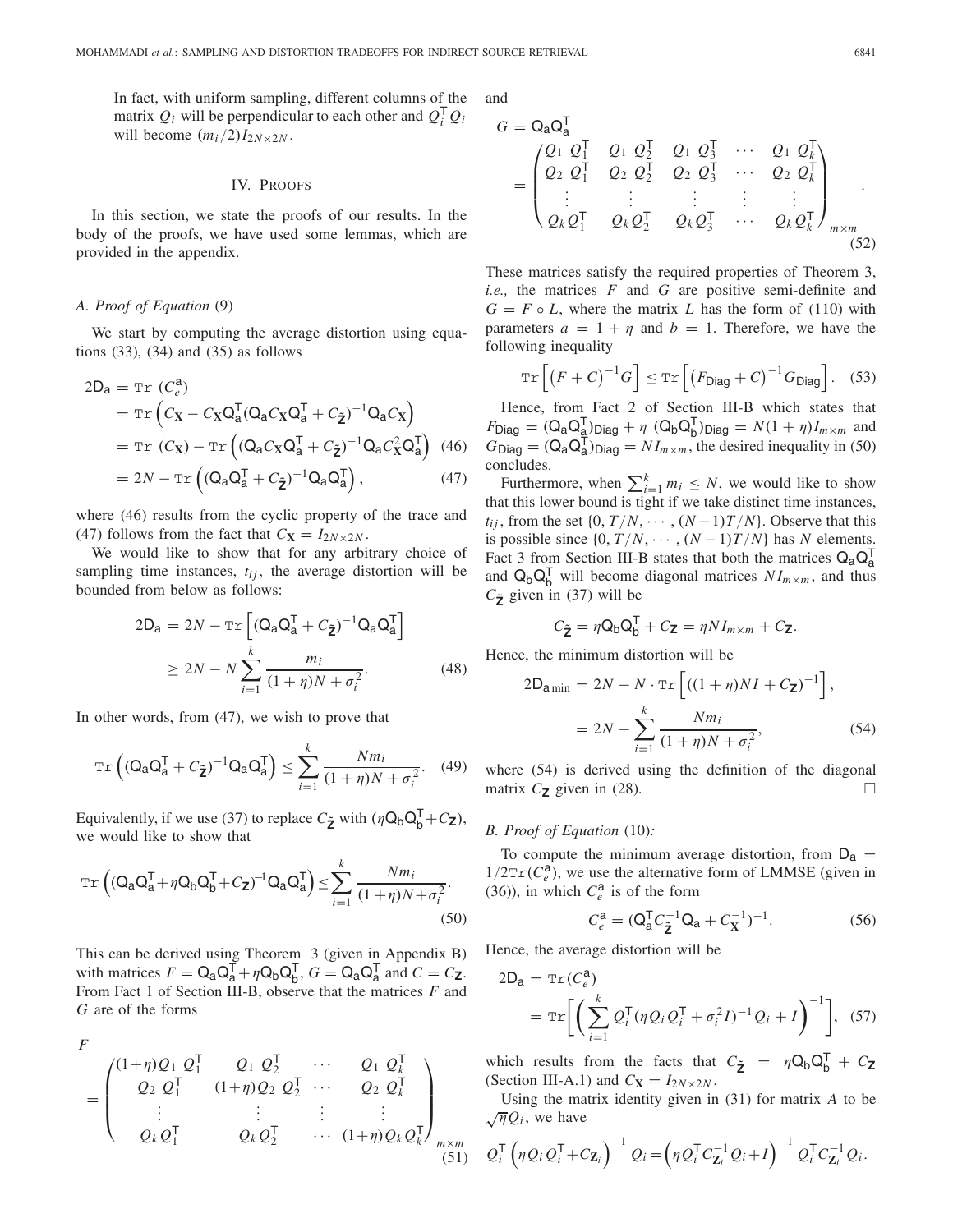$$
A(l,l) = \begin{cases} \sum_{i=1}^{k} \left( 1 + \sum_{j=1}^{m_i} \frac{\eta}{\sigma_i^2} \cos^2 \left( (N_1 + l - 1)\omega t_{ij} \right) \right) \stackrel{\Delta}{=} a_{\ell}; & \text{for } 1 \le l \le N \\ \sum_{i=1}^{k} \left( 1 + \sum_{j=1}^{m_i} \frac{\eta}{\sigma_i^2} \sin^2 \left( (N_1 + l - N - 1)\omega t_{ij} \right) \right) \stackrel{\Delta}{=} b_{\ell}; & \text{for } N+1 \le l \le 2N, \end{cases}
$$
(55)

Therefore, the matrix in the left-hand side of (57) will be

$$
\sum_{i=1}^{k} Q_{i}^{\mathsf{T}} \left( \eta Q_{i} Q_{i}^{\mathsf{T}} + C_{\mathbf{Z}_{i}} \right)^{-1} Q_{i}
$$
\n
$$
= \sum_{i=1}^{k} \left( \eta Q_{i}^{\mathsf{T}} C_{\mathbf{Z}_{i}}^{-1} Q_{i} + I \right)^{-1} Q_{i}^{\mathsf{T}} C_{\mathbf{Z}_{i}}^{-1} Q_{i}
$$
\n
$$
= \frac{1}{\eta} \sum_{i=1}^{k} \left( \eta Q_{i}^{\mathsf{T}} Q_{i} + \sigma_{i}^{2} I \right)^{-1} \left( \eta Q_{i}^{\mathsf{T}} Q_{i} + \sigma_{i}^{2} I - \sigma_{i}^{2} I \right) (58)
$$
\n
$$
= \frac{1}{\eta} \sum_{i=1}^{k} \left( I - \left( \eta \frac{Q_{i}^{\mathsf{T}} Q_{i}}{\sigma_{i}^{2}} + I \right)^{-1} \right)
$$
\n
$$
= \frac{1}{\eta} \sum_{i=1}^{k} (I - B_{i}) (59)
$$
\n
$$
= \frac{1}{\eta} (kI - \sum_{i=1}^{k} B_{i})
$$

$$
\leq \frac{1}{\eta} \left( kI - k^2 \left( \sum_{i=1}^k B_i^{-1} \right)^{-1} \right),\tag{60}
$$

where (58) results from the fact that  $C_{\mathbf{Z}_{i}} = \sigma_i^2 I$ , and in (59) matrix  $B_i$  stands for  $(\eta Q_i^{\mathsf{T}} Q_i / \sigma_i^2 + I)^{-1}$ . Moreover, (60) is derived using Lemma 4 for positive definite matrices *Bi* (2*N*× 2*N* matrices) with the equality if and only if  $B_1 = B_2 = \cdots =$  $B_k$ . Notice that  $0 < B_i \leq I$ .

For any two symmetric positive definite matrices *A* and *B*, the relation  $A \leq B$  implies that  $B^{-1} \leq A^{-1}$ . This is because the function  $f(t) = -t^{-1}$  is operator monotone [23]. Hence, (60) implies that

$$
\left(I + \sum_{i=1}^{k} Q_i^{\mathsf{T}} (\eta Q_i Q_i^{\mathsf{T}} + \sigma_i^2 I)^{-1} Q_i\right)^{-1}
$$
\n
$$
\geq \left[I + \frac{1}{\eta} \left(kI - k^2 \left(\sum_{i=1}^{k} B_i^{-1}\right)^{-1}\right)\right]^{-1}.\tag{61}
$$

Let  $A = \sum_{i=1}^{k} B_i^{-1} = \sum_{i=1}^{k} (\eta Q_i^{\mathsf{T}} Q_i / \sigma_i^2 + I)$ . Then, the relation between the traces of the above matrices is

$$
\operatorname{Tr}\left(I + \sum_{i=1}^{k} Q_{i}^{\mathsf{T}}(\eta Q_{i} Q_{i}^{\mathsf{T}} + \sigma_{i}^{2} I)^{-1} Q_{i}\right)^{-1}
$$
  

$$
\geq \operatorname{Tr}\left[I + \frac{1}{\eta}\left(kI - k^{2} A^{-1}\right)\right]^{-1}
$$
 (62)

$$
\geq \operatorname{Tr}\left[I + \frac{1}{\eta}\left(kI - k^2 A_{\text{Diag}}^{-1}\right)\right]^{-1},\tag{63}
$$

where (63) results from Lemma 3 for the convex function  $f(t) = (1 + k/\eta - k^2 t^{-1}/\eta)^{-1}$  when  $t \ge k$  and the Hermitian matrix  $A \geq kI$ . To find  $A_{Diag}$ , we need to calculate the diagonal entries of matrix *A*. They are given in (55) on top of this page.

Since the diagonal elements of matrices  $Q_i^T Q_i$  for  $i = 1, 2, \dots, k$  are of the following forms (Fact 4 from Section III-B)

$$
Q_i^{\mathsf{T}} Q_i(l, l) = \begin{cases} \sum_{j=1}^{m_i} \cos^2 ((N_1 + l - 1)\omega t_{ij}); \\ \text{for } 1 \le l \le N \\ \sum_{j=1}^{m_i} \sin^2 ((N_1 + l - N - 1)\omega t_{ij}); \\ \text{for } N + 1 \le l \le 2N. \end{cases}
$$
(64)

Substituting the diagonal entries of the matrix *A* in (63), we obtain

$$
\operatorname{Tr}\left(I + \sum_{i=1}^{k} Q_{i}^{\mathsf{T}}(\eta Q_{i} Q_{i}^{\mathsf{T}} + \sigma_{i}^{2} I)^{-1} Q_{i}\right)^{-1}
$$
\n
$$
\geq \operatorname{Tr}\left[I + \frac{1}{\eta}\left(kI - k^{2} A_{\text{Diag}}^{-1}\right)\right]^{-1}
$$
\n
$$
= \sum_{\ell=1}^{N} \frac{1}{(1 + \frac{k}{\eta}) - \frac{k^{2}}{\eta} a_{\ell}^{-1}} + \frac{1}{(1 + \frac{k}{\eta}) - \frac{k^{2}}{\eta} b_{\ell}^{-1}}
$$
\n
$$
\geq \sum_{\ell=1}^{N} \frac{2}{(1 + \frac{k}{\eta}) - \frac{k^{2}}{\eta}(k + \eta \sum_{i=1}^{k} \frac{m_{i}}{2\sigma_{i}^{2}})^{-1}}
$$
\n
$$
= \frac{2N}{(1 + \frac{k}{\eta}) - \frac{k^{2}}{\eta}(k + \eta \sum_{i=1}^{k} \frac{m_{i}}{2\sigma_{i}^{2}})^{-1}},
$$
\n(66)

where (65) results from convexity of the function  $f(t) = (1$  $at^{-1}$ )<sup>-1</sup> for  $t \ge a$ .

Now suppose that each  $m_i > 2N_2$  for  $i = 1, 2, \dots, k$ . If we uniformly sample the signals, *i.e.*, sample  $S_i(t)$  at time instances  $\{0, T/m_i, 2T/m_i, \cdots, (m_i-1)T/m_i\}$ , from Fact 4 of Section III-B we conclude that the equality in the above equations holds, and thus the this lower bound is achieved.

## *C. Proof of Equation (12):*

To compute the average distortion, here we use equations (38), (39) and (41). Hence,

$$
2D_{b} = \text{Tr}\left(C_{\mathbf{X}} - C_{\mathbf{X}}Q_{b}^{T}(Q_{b}C_{\mathbf{X}}Q_{b}^{T} + C_{\mathbf{Z}})^{-1}Q_{b}C_{\mathbf{X}}\right)
$$
  
\n
$$
= \text{Tr}(C_{\mathbf{X}}) - \text{Tr}\left((Q_{b}C_{\mathbf{X}}Q_{b}^{T} + C_{\mathbf{Z}})^{-1}Q_{b}C_{\mathbf{X}}^{2}Q_{b}^{T}\right) \tag{67}
$$
  
\n
$$
= k(2N)(1 + \eta) - \text{Tr}\left((Q_{b}C_{\mathbf{X}}Q_{b}^{T} + C_{\mathbf{Z}})^{-1}Q_{b}C_{\mathbf{X}}^{2}Q_{b}^{T}\right), \tag{68}
$$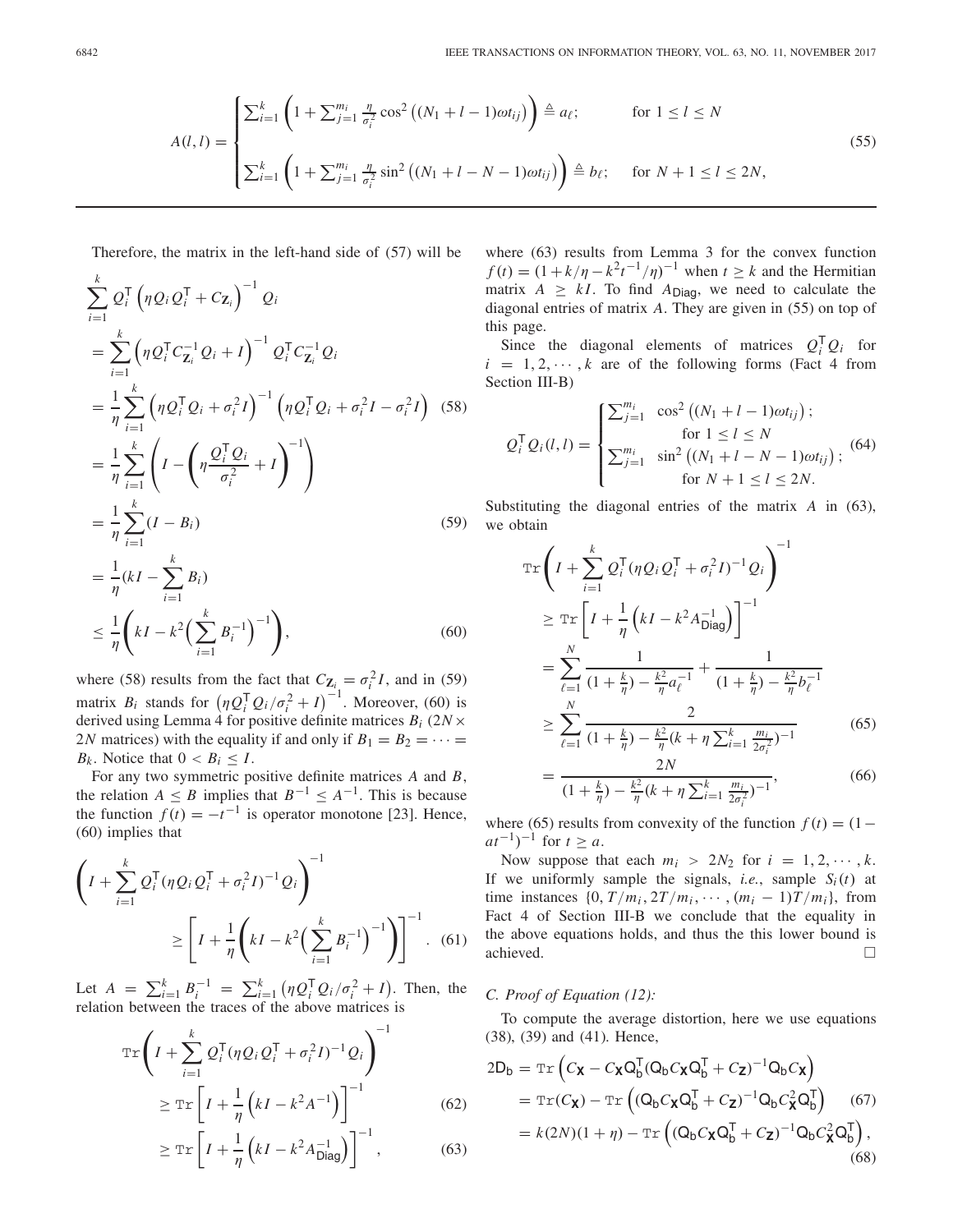where (67) and (68) are achieved, respectively, by the trace cyclic property and the fact that  $C_{\mathbf{X}} = \Lambda \otimes I_{2N \times 2N}$  (The matrix  $\Lambda$  has been defined in (18)).

Here we are interested in reconstructing the signals  $S_i(t)$ . Following the similar steps from Subsection IV-A, we use Theorem 3 with the choice of  $F = Q_b C_{\mathbf{X}} Q_b^{\mathsf{T}}$ ,  $G = Q_b C_{\mathbf{X}}^2 Q_b^{\mathsf{T}}$ and  $C = C$ **z**. To demonstrate that these matrices have the required properties of Theorem 3, one can verify (by explicit evaulation) that *F* has the same expression as in (51), *i.e.*,  $F = Q_b C_{\mathbf{X}} Q_{b_{\mathbf{y}}}^{\mathsf{T}} = Q_b (\Lambda \otimes I_{2N \times 2N}) Q_b^{\mathsf{T}}$  is also equal to  $Q_a Q_a^T + \eta Q_b Q_b^T$ . Furthermore to compute *G*, observe that  $C_X^2 = \Lambda^2 \otimes I_{2N \times 2N}$  in which  $\Lambda^2$  is a matrix of the following form

$$
\Lambda^{2}(i, j) = \begin{cases} (1 + \eta)^{2} + (k - 1) \stackrel{\Delta}{=} \alpha; \quad i = j, \\ 2(1 + \eta) + (k - 2) \stackrel{\Delta}{=} \beta; \quad i \neq j, \end{cases}
$$
(69)

for  $i, j = 1, 2, \dots, k$ . Then, one can verify that

$$
G = \begin{pmatrix} aQ_1 & Q_1^{\mathsf{T}} & \beta Q_1 & Q_2^{\mathsf{T}} & \beta Q_1 & Q_3^{\mathsf{T}} & \cdots & \beta Q_1 & Q_k^{\mathsf{T}} \\ \beta Q_2 & Q_1^{\mathsf{T}} & aQ_2 & Q_2^{\mathsf{T}} & \beta Q_2 & Q_3^{\mathsf{T}} & \cdots & \beta Q_2 & Q_k^{\mathsf{T}} \\ \vdots & \vdots & \vdots & \vdots & \vdots & \vdots \\ \beta Q_k & Q_1^{\mathsf{T}} & \beta Q_k & Q_2^{\mathsf{T}} & \beta Q_k & Q_3^{\mathsf{T}} & \cdots & aQ_k & Q_k^{\mathsf{T}} \end{pmatrix}_{m \times m} \tag{70}
$$

Therefore, applying Theorem 3 for the matrices *F*, *G* and  $C = C_{\mathbf{Z}}$ , we have

$$
\operatorname{Tr}\left((\mathbf{Q}_{b}C_{\mathbf{X}}\mathbf{Q}_{b}^{T} + C_{\mathbf{Z}})^{-1}\mathbf{Q}_{b}C_{\mathbf{X}}^{2}\mathbf{Q}_{b}^{T}\right) \tag{71}
$$

$$
= \operatorname{Tr}[(F + C_{\mathbf{Z}})^{-1}G]
$$
  
\n
$$
\leq \operatorname{Tr}[(F_{\text{Diag}} + C_{\mathbf{Z}})^{-1}G_{\text{Diag}}]
$$
  
\n
$$
= \operatorname{Tr}[((1 + \eta)NI + C_{\mathbf{Z}})^{-1}\alpha NI]
$$
 (72)

$$
=\sum_{i=1}^{k} \frac{\alpha N m_i}{(1+\eta)N+\sigma_i^2},\tag{73}
$$

where (72) results from the fact that the diagonal entries of the matrices *F* and *G* are  $(1 + \eta)N$  and  $\alpha N$ , respectively (Fact 2) from Section III-B and (70)). Consequently, the average distortion, for any arbitrary choice of sampling times, can be bounded as

$$
2\mathsf{D}_{\mathsf{b}} = 2Nk(1+\eta) - \operatorname{Tr}\left((\mathsf{Q}_{\mathsf{b}}C_{\mathsf{X}}\mathsf{Q}_{\mathsf{b}}^{\mathsf{T}} + C_{\mathsf{Z}})^{-1}\mathsf{Q}_{\mathsf{b}}C_{\mathsf{X}}^{2}\mathsf{Q}_{\mathsf{b}}^{\mathsf{T}}\right)
$$

$$
\geq 2Nk(1+\eta) - \sum_{i=1}^{k} \frac{\alpha N m_{i}}{(1+\eta)N + \sigma_{i}^{2}},
$$

in which  $\alpha$  is the one defined in (69).

Furthermore, we would like to show that the equality holds when  $\sum_{i=1}^{k} m_i \leq N$  and we take distinct time instances,  $t_{ij}$ , from the set  $\{0, T/N, \dots, (N-1)T/N\}$ . To show that we compute the average distortion when *tij* are distinct and belong to  $\{0, T/N, \cdots, (N-1)T/N\}$  for all *i*, *j*. Using Fact 3 from Section III-B, the two matrices *F* and *G* will become diagonal  $m \times m$  matrices of the forms:

$$
F = \mathsf{Q}_{b} C_{\mathbf{X}} \mathsf{Q}_{b}^{\mathsf{T}} = (1 + \eta) NI, \quad G = \mathsf{Q}_{b} C_{\mathbf{X}}^{2} \mathsf{Q}_{b}^{\mathsf{T}} = \alpha NI \quad (74)
$$

Hence, the average distortion will be

$$
2D_{b\min} = 2Nk(1+\eta)
$$

$$
- \operatorname{Tr}\left(((1+\eta)NI_{m\times m} + C_{\mathbf{Z}})^{-1}\alpha NI_{m\times m}\right) (75)
$$

$$
= 2Nk(1+\eta) - \sum_{i=1}^{k} \frac{\alpha N m_i}{(1+\eta)N + \sigma_i^2}
$$
(76)

where (76) is derived using the diagonal matrix  $C$ **z** of  $(28)$ .

# *D. Proof of Equation (13):*

Here, we divide the proof into two parts. In the first part, we show that

$$
\mathsf{D}_{\mathsf{b}\min} \geq N \cdot \mathrm{Tr}\Bigg(\mathsf{Diag}\big(\big[\frac{m_1}{2\sigma_1^2},\frac{m_2}{2\sigma_2^2},\cdots,\frac{m_k}{2\sigma_k^2}\big]\big) + \Gamma\Bigg)^{-1}\,,
$$

and then we show that when  $m_i > 2N_2$  (for each  $i \in$  $1, 2, \dots, k$ , the optimal sampling strategy is uniform sampling and the minimum distortion is equal to

$$
D_{b \min} = N \cdot \text{Tr} \left( Diag \left( \left( \frac{m_1}{2\sigma_1^2}, \frac{m_2}{2\sigma_2^2}, \cdots, \frac{m_k}{2\sigma_k^2} \right) \right) + \Gamma \right)^{-1}.
$$

In the second part, we simplify the above equation to obtain the expression given in the statement of the theorem.

Part (i): To compute the minimum average distortion, we use  $D_p = 1/2 \text{Tr}(C_e^b)$  and the alternative form of LMMSE, where  $C_e^{\mathsf{b}}$  is of the form

$$
C_e^{\mathsf{b}} = \left(\mathsf{Q}_{\mathsf{b}}^{\mathsf{T}} C_{\mathsf{Z}}^{-1} \mathsf{Q}_{\mathsf{b}} + C_{\mathsf{X}}^{-1}\right)^{-1}.
$$
\n(77)

In the above formula,

$$
C_{\mathbf{Z}}^{-1} = \bigoplus_{i=1}^{k} \frac{1}{\sigma_i^2} I_{2N \times 2N}, \quad C_{\mathbf{X}}^{-1} = \Gamma_{k \times k} \otimes I_{2N \times 2N}, \quad (78)
$$

where the matrix  $\Gamma$  is the inverse of the matrix  $\Lambda$ , given in (18). Therefore, the average distortion will be

$$
2\mathsf{D}_{\mathsf{b}} = \operatorname{Tr}(C_e^{\mathsf{b}}) = \operatorname{Tr}\left[\left(\bigoplus_{i=1}^k \frac{\mathcal{Q}_i^{\mathsf{T}} \mathcal{Q}_i}{\sigma_i^2}\right) + \Gamma \otimes I\right]^{-1}.
$$
 (79)

First notice that due to Lemma 5, matrices  $\Gamma \otimes I$  and  $I \otimes \Gamma$ are permutation similar, i.e., there exists a unique permutation matrix  $P(k, 2N)$  of size  $2Nk \times 2Nk$  such that

$$
\Gamma \otimes I = P(k, 2N)^{T} (I \otimes \Gamma) P(k, 2N),
$$

and moreover,  $P(k, 2N)$  has the property

$$
P(k, 2N) = P(k, 2N)^{T} = P(k, 2N)^{-1}.
$$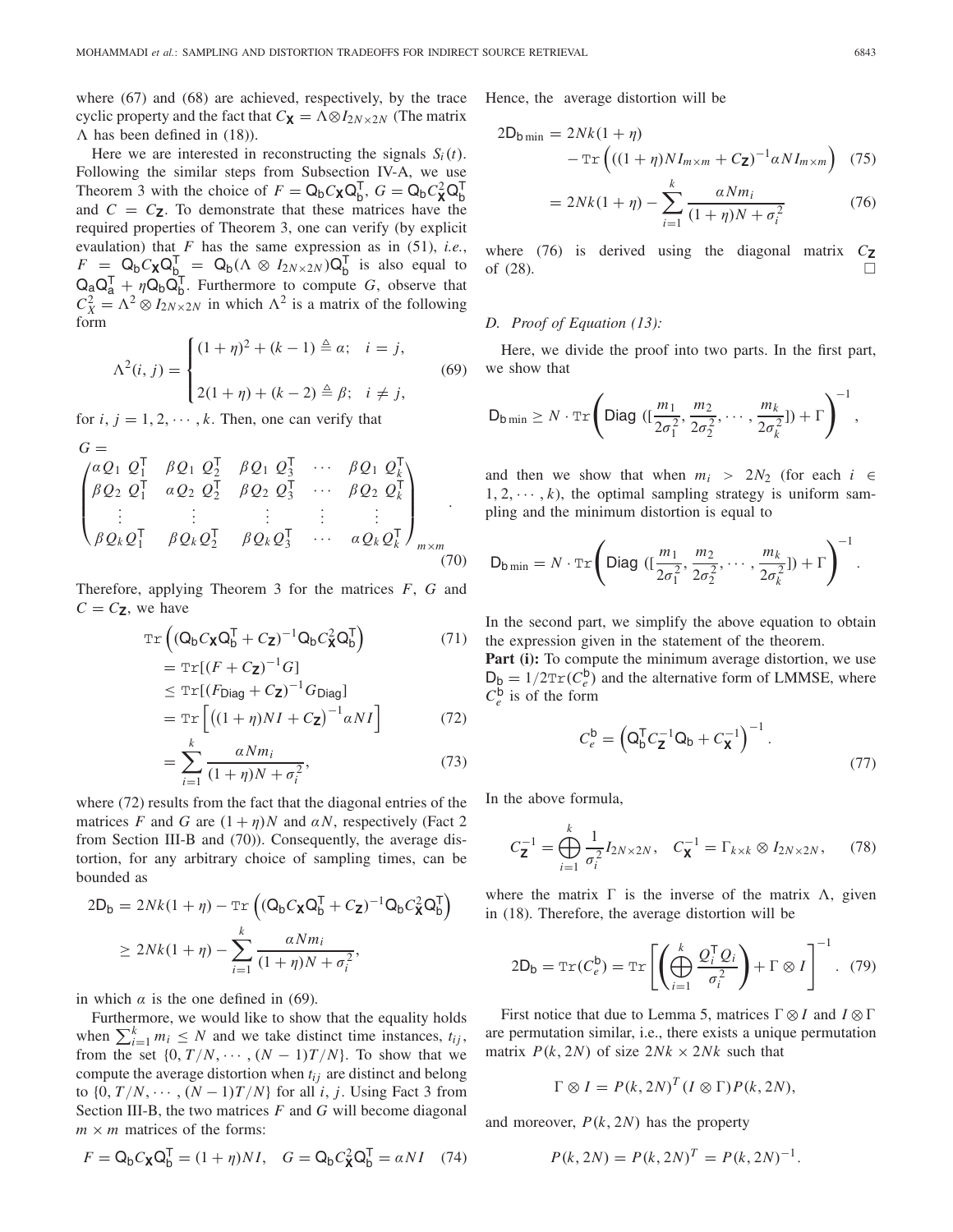$$
H_{ll} = \begin{pmatrix} \frac{1}{\sigma_1^2} \sum_{j=1}^{m_1} \cos^2((N_1 + l - 1)\omega t_{1j}) & 0 & 0 & \cdots & 0 \\ 0 & \frac{1}{\sigma_2^2} \sum_{j=1}^{m_2} \cos^2((N_1 + l - 1)\omega t_{2j}) & 0 & \cdots & 0 \\ \vdots & \vdots & \vdots & \vdots & \vdots & \vdots \\ 0 & 0 & 0 & \cdots & \frac{1}{\sigma_k^2} \sum_{j=1}^{m_k} \cos^2((N_1 + l - 1)\omega t_{kj}) \end{pmatrix}_{k \times k}
$$
\nfor  $l = 1, 2, \cdots, N$ .  
\n
$$
H_{ll} = \begin{pmatrix} \frac{1}{\sigma_1^2} \sum_{j=1}^{m_1} \sin^2((N_1 + l - N - 1)\omega t_{1j}) & 0 & \cdots & 0 \\ 0 & \frac{1}{\sigma_2^2} \sum_{j=1}^{m_2} \sin^2((N_1 + l - N - 1)\omega t_{2j}) & \cdots & 0 \\ \vdots & \vdots & \vdots & \vdots & \vdots \\ 0 & 0 & \cdots & \frac{1}{\sigma_k^2} \sum_{j=1}^{m_k} \sin^2((N_1 + l - N - 1)\omega t_{kj}) \end{pmatrix}_{k \times k}
$$
\nfor  $l = N + 1, \cdots, 2N$ .  
\n(81)

Using the permutation matrix  $P(k, 2N)$  and the cyclic property of the trace, we have

$$
2D_{b} = \operatorname{Tr}(C_{e}^{b})
$$
  
\n
$$
= \operatorname{Tr}\left(P(k, 2N)^{T} C_{e}^{b} P(k, 2N)\right)
$$
  
\n
$$
= \operatorname{Tr}\left[P(k, 2N)^{T} \left(\bigoplus_{i=1}^{k} \frac{Q_{i}^{T} Q_{i}}{\sigma_{i}^{2}}\right) P(k, 2N)
$$
  
\n
$$
+ P(k, 2N)^{T} \left(\Gamma \otimes I\right) P(k, 2N)\right]^{-1}
$$
  
\n
$$
= \operatorname{Tr}\left(H + I \otimes \Gamma\right)^{-1}, \qquad (82)
$$

where matrix *H* denotes the permuted matrix *P*(*k*, 2*N*)<sup>*T*</sup> ( $\bigoplus_{i=1}^{k} Q_i^T Q_i / \sigma_i^2$ )*P*(*k*, 2*N*). Notice that the matrix

$$
\bigoplus_{i=1}^k \mathcal{Q}_i^{\mathsf{T}} \mathcal{Q}_i = \sum_{i=1}^k G_i \otimes \mathcal{Q}_i^{\mathsf{T}} \mathcal{Q}_i,
$$

where  $G_i$  is a  $k \times k$  matrix defined as follows:  $G_i(i', j') = 0$ if  $(i', j') \neq (i, i)$ , and  $G_i(i', j') = 1$  if  $(i', j') = (i, i)$ . Therefore, the matrix *H* can be written as

$$
H = P(k, 2N)^T \left( \bigoplus_{i=1}^k Q_i^T Q_i / \sigma_i^2 \right) P(k, 2N)
$$
  
= 
$$
\sum_{i=1}^k Q_i^T Q_i \otimes G_i.
$$
 (83)

If we partition *H* into  $k \times k$  submatrices  $H_{ij}$  as follows

$$
H = \begin{pmatrix} H_{11} & H_{12} & \cdots & H_{1(2N)} \\ H_{21} & H_{22} & \cdots & H_{2(2N)} \\ \vdots & \vdots & \vdots & \vdots \\ H_{(2N)1} & H_{(2N)2} & \cdots & H_{(2N)(2N)} \end{pmatrix}, \quad (84)
$$

all the  $H_{ij}$  submatrices will be diagonal matrices because they are weighted sums of diagonal matrices *Gi* . More precisely, the submatrices  $H_{ll}$  for  $l \leq N$  can be computed as follows, using Fact 4 from Section III-B that gives us the diagonal entries of  $Q_i^T Q_i$  (the entries of matrix  $H_{ll}$  for  $1 \leq l \leq N$ and  $N \leq l \leq 2N$  are the *l*th and the  $(l + N)$ th diagonal entries of matrices  $Q_i^T Q_i / \sigma_i^2$ , given in (64)), respectively). They are given in equations (80) and (81) on top of this page.

Applying Lemma 3 for the Hermitian matrix  $(H + I \otimes \Gamma)$ and the convex function  $f(x) = x^{-1}$  for  $x > 0$ , we attain a lower bound on the average distortion as:

$$
2D_{b} = \text{Tr}(C_{e}^{b}) = \text{Tr}(H + I \otimes \Gamma)^{-1},
$$
  
 
$$
\geq \text{Tr}(H_{\text{BDiag}} + I \otimes \Gamma)^{-1}, \qquad (85)
$$

in which the matrix  $H_{BDiag}$  is the block diagonal form of matrix *H*, where all the submatrices other than the 2*N* block diagonal submatrices,  $H_{ll}$ , are zero. Consequently, the matrix  $(H_{BDiaq} + I \otimes \Gamma)$  is of the form

$$
(H_{\text{BDiag}} + I \otimes \Gamma) = \begin{pmatrix} H_{11} + \Gamma & 0 & \cdots & 0 \\ 0 & H_{22} + \Gamma & \cdots & 0 \\ \vdots & \vdots & \vdots & \vdots \\ 0 & 0 & \cdots & H_{(2N)(2N)} + \Gamma \end{pmatrix}_{2Nk \times 2Nk}.
$$

Therefore,

$$
\operatorname{Tr}\left(H_{\text{BDiag}}+I\otimes\Gamma\right)^{-1}=\sum_{l=1}^{2N}\operatorname{Tr}\left(H_{ll}+\Gamma\right)^{-1}.
$$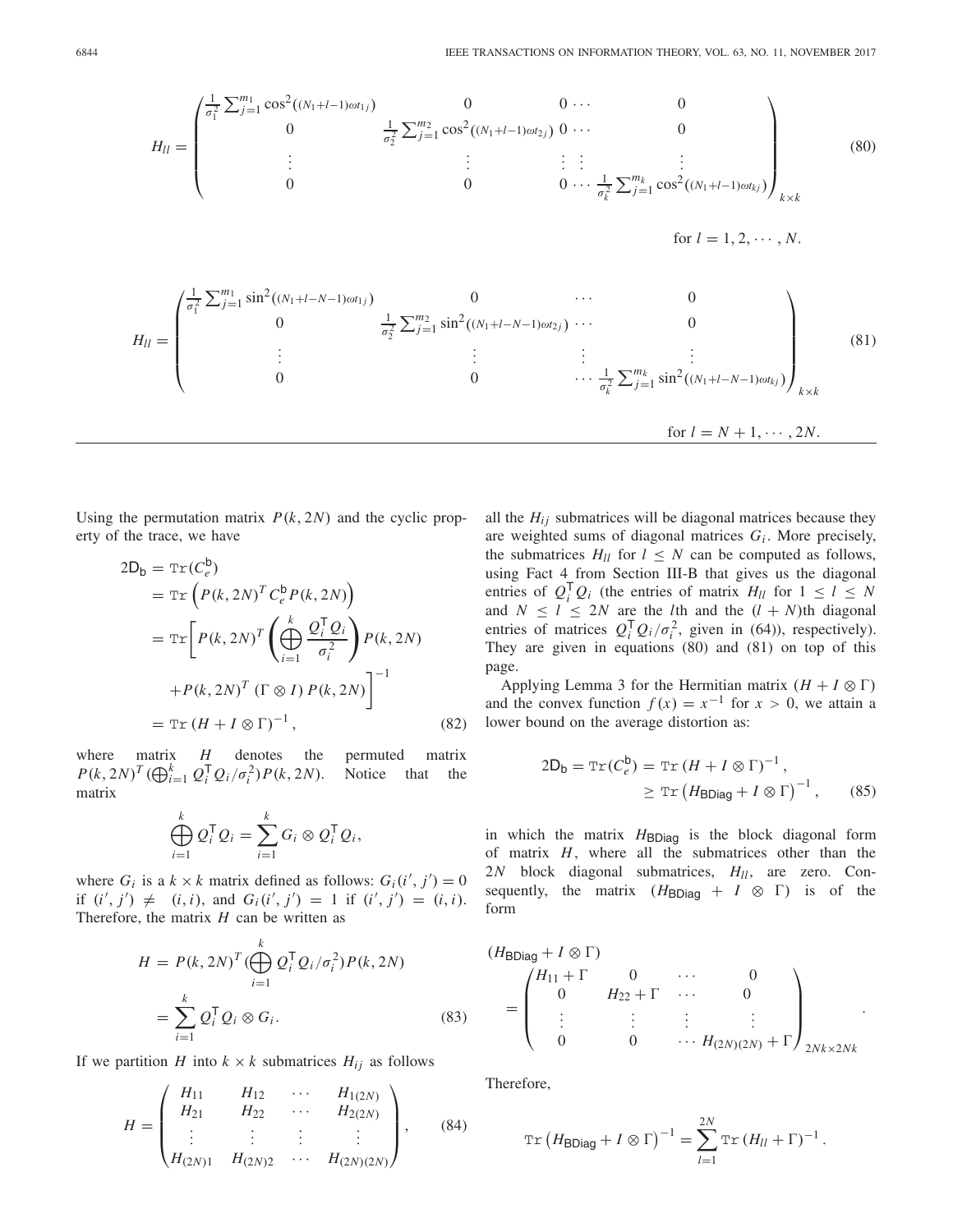Using Lemma 6 (given in Appendix B), for any  $1 \leq l \leq N$ , can be computed from (18) as follows: we obtain

$$
\frac{1}{2} (\text{Tr} (H_{ll} + \Gamma)^{-1} + \text{Tr} (H_{(l+N)(l+N)} + \Gamma)^{-1})
$$
\n
$$
\geq \text{Tr} \left( \frac{1}{2} (H_{ll} + H_{(l+N)(l+N)}) + \Gamma \right)^{-1}
$$
\n(86)\n
$$
= \text{Tr} \left( \text{Diag}([\frac{m_1}{2\sigma_1^2}, \frac{m_2}{2\sigma_2^2}, \cdots, \frac{m_k}{2\sigma_k^2}]) + \Gamma \right)^{-1} .
$$
\n(87)

Consequently,

$$
\operatorname{Tr}\left(H_{\text{BDiag}} + I \otimes \Gamma\right)^{-1} = \sum_{l=1}^{2N} \operatorname{Tr}\left(H_{ll} + \Gamma\right)^{-1}
$$

$$
\geq 2N \cdot \operatorname{Tr}\left(\text{Diag}\left(\left[\frac{m_1}{2\sigma_1^2}, \frac{m_2}{2\sigma_2^2}, \cdots, \frac{m_k}{2\sigma_k^2}\right]\right) + \Gamma\right)^{-1}.
$$

Therefore, from (85) for any choice of sampling time instances  $t_{ij}$ , we obtain

$$
\mathsf{D}_{\mathsf{b}} \geq N \cdot \mathbb{Tr}\left(\mathsf{Diag}([\frac{m_1}{2\sigma_1^2}, \frac{m_2}{2\sigma_2^2}, \cdots, \frac{m_k}{2\sigma_k^2}]) + \Gamma\right)^{-1}.\tag{88}
$$

Moreover, suppose that each  $m_i > 2N_2$  for  $i = 1, 2, \dots, k$ . If we employ uniform strategy, the matrices  $Q_i^T Q_i$  (*i* =  $1, 2, \dots, k$ ) become diagonal matrices with diagonal entries equal to  $m_i/2$  (Fact 4 from Section III-B). Then, the matrix in the right hand side of (79) will be

$$
\left[\left(\bigoplus_{i=1}^{k} \frac{m_i}{2\sigma_i^2} I_{2N \times 2N}\right) + \Gamma \otimes I\right]^{-1}
$$
\n
$$
= \left(\text{Diag}(\left[\frac{m_1}{2\sigma_1^2}, \frac{m_2}{2\sigma_2^2}, \cdots, \frac{m_k}{2\sigma_k^2}\right]) \otimes I + \Gamma \otimes I\right)^{-1} \qquad (89)
$$
\n
$$
= \left(\text{Diag}(\left[\frac{m_1}{2\sigma_1^2}, \frac{m_2}{2\sigma_2^2}, \cdots, \frac{m_k}{2\sigma_k^2}\right]) + \Gamma\right)^{-1} \otimes I_{2N \times 2N}. \quad (90)
$$

Therefore, from (79) and the fact that  $Tr (A \otimes B) =$  $Tr(A)Tr(B)$ , we get

$$
\mathsf{D}_{\mathsf{b}\min} \leq N \cdot \mathrm{Tr}\left(\textsf{Diag}\left([\frac{m_1}{2\sigma_1^2},\frac{m_2}{2\sigma_2^2},\cdots,\frac{m_k}{2\sigma_k^2}]\right) + \Gamma\right)^{-1}.
$$

Therefore, from (88) and the above inequality, we conclude that

$$
D_{b \min} = N \cdot \text{Tr} \left( Diag \left( \left[ \frac{m_1}{2\sigma_1^2}, \frac{m_2}{2\sigma_2^2}, \cdots, \frac{m_k}{2\sigma_k^2} \right] \right) + \Gamma \right)^{-1}.
$$

**Part (ii):** So far we have shown that when  $m_i > 2N_2$  for  $i = 1, 2, \dots, k$ , the minimal distortion is

$$
D_{b \min} = N \cdot \text{Tr} \left( Diag \left( \left( \frac{m_1}{2\sigma_1^2}, \frac{m_2}{2\sigma_2^2}, \cdots, \frac{m_k}{2\sigma_k^2} \right) \right) + \Gamma \right)^{-1}.
$$

Here, we wish to simplify the above equation to obtain the final distortion bound given in (13). Observe that  $\Gamma = \Lambda^{-1}$ 

$$
\Gamma = \begin{pmatrix}\na & b & b & \cdots & b \\
b & a & b & \cdots & b \\
\vdots & \vdots & \vdots & \vdots & \vdots \\
b & b & b & \cdots & a\n\end{pmatrix}_{k \times k},
$$
\n(91)

in which

$$
a = \frac{\eta + k - 1}{\eta(\eta + k)} \text{ and } b = \frac{-1}{\eta(\eta + k)}.
$$
 (92)

For simplicity define:

$$
A := \text{Diag}([\frac{m_1}{2\sigma_1^2}, \frac{m_2}{2\sigma_2^2}, \dots, \frac{m_k}{2\sigma_k^2}]) + \Gamma
$$
 (93)

Therefore, we need to find  $Tr(A^{-1})$  which is equal to  $\sum_{k=1}^{k} (A^{-1})$ . To calculate the diagonal entries of  $A^{-1}$  $\sum_{i=1}^{k} (A^{-1})_{i,i}$ . To calculate the diagonal entries of  $A^{-1}$ , we use the Cramer's rule as follows:

$$
(A^{-1})_{i,i} = \frac{\det(A_i)}{\det(A)}
$$
(94)

where  $A_i$  is the remaining matrix after removing the *i*th row and column of *A*. According to Lemma 7 (given in Appendix B), we deduce:

$$
(A^{-1})_{i,i} = \frac{\prod_{j=1}^{k} \phi_j + b \sum_{j=1}^{k} \prod_{\substack{l=1 \ l \neq i,j}}^{k} \phi_l}{\prod_{j=1}^{k} \phi_j + b \sum_{j=1}^{k} \prod_{\substack{l=1 \ l \neq j}}^{k} \phi_l}
$$
(95)

in which  $\phi_i = \frac{m_i}{2\sigma_i^2} + a - b = \frac{m_i}{2\sigma_i^2} + \frac{1}{\eta}$ . Hence,

$$
\operatorname{Tr}(A^{-1}) = \sum_{i=1}^{k} (A^{-1})_{i,i} \tag{96}
$$

$$
\sum_{i=1}^{k} \frac{1}{\phi_i} + \mathsf{b} \sum_{\substack{i,j=1 \\ j \neq i}}^{k} \frac{1}{\phi_i \phi_j} \\
= \frac{1}{1 + \mathsf{b}(\sum_{i=1}^{k} \frac{1}{\phi_i})},\tag{97}
$$

in which (97) is derived by replacing (95) in (96) and dividing both numerator and denominator by  $\prod_{k=1}^{k}$  $\prod_{i=1}$   $\phi_i$ . Observe that by our definition  $\Phi_{-1} := \sum^k$ *i*=1  $\frac{1}{\phi_i}$ , we get

$$
\operatorname{Tr}(A^{-1}) = \frac{\Phi_{-1} + \mathsf{b}(\Phi_{-1}^2 - \sum_{i=1}^k \frac{1}{\phi_i^2})}{1 + \mathsf{b}\Phi_{-1}}
$$

$$
= \Phi_{-1} - \frac{\mathsf{b}}{1 + \mathsf{b}\Phi_{-1}}\Phi_{-2}.
$$
(98)

We get the desired result by replacing  $\mathbf{b} = -1/(\eta(\eta + k))$ .  $\Box$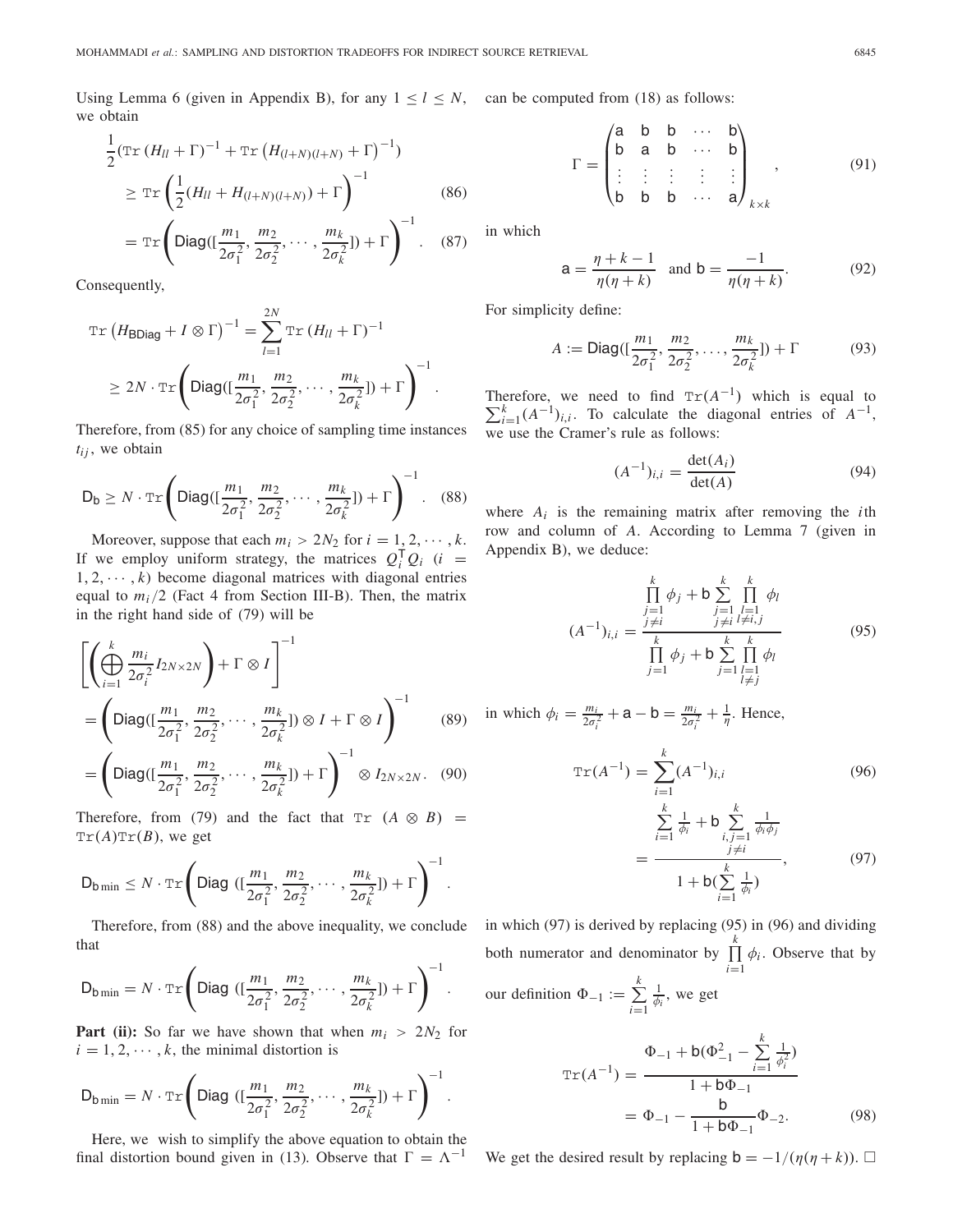# APPENDIX A

LEMMAS

In this section, we state some lemmas that have been used in the proof section.

# *A. Majorization Inequalities*

A vector  $\mathbf{x} \in \mathbb{R}^n$  is majorized by  $\mathbf{y} \in \mathbb{R}^n$  if after sorting the two vectors in decreasing order, the following inequalities hold:

$$
\sum_{i=1}^{k} x_i \le \sum_{i=1}^{k} y_i \quad (1 \le k \le n), \quad \sum_{i=1}^{n} x_i = \sum_{i=1}^{n} y_i. \tag{99}
$$

A fundamental result in majorization theory states that for any Hermitian matrix A of size  $n \times n$ , the diagonal entries of A are majorized by its eigenvalues [20]. The extension of the above result to the block Hermitian matrices is also true (e.g. see [24, Sec. 1]):

*Lemma 2 (Block Majorization Inequality):* If a Hermitian matrix *A* is partitioned into block matrices

$$
A = \begin{pmatrix} M_{11} & M_{12} & \dots & M_{1k} \\ M_{21} & M_{22} & \dots & M_{2k} \\ \vdots & & \vdots & \\ M_{k1} & M_{k2} & \dots & M_{kk} \end{pmatrix}
$$
 (100)

for matrices  $M_{ij}$ ,  $i, j = 1, 2, ..., k$ , then the eigenvalues of  $\bigoplus_{i=1}^{k} M_{ii}$  are majorized by the eigenvalues of *A*.

If a vector **x** is majorized by **y**, then for any convex functions *f* :  $\mathbb{R} \mapsto \mathbb{R}$ , we have  $\sum_{i} f(x_i) \leq \sum_{i} f(y_i)$  [20]. This implies that

*Lemma 3* Let  $\Omega$  be a closed interval in R. For any Hermitian matrix A with eigenvalues in  $\Omega$ , and any convex function  $f$  on  $\Omega$ ,

$$
\operatorname{Tr}(f(A)) \ge \operatorname{Tr}(f(A_{\text{Diag}})). \tag{101}
$$

More generally by Lemma 2, for a Hermitian matrix *A* partitioned into block matrices  $M_{ij}$ ,  $i, j = 1, 2, \ldots, k$ , as in (100),

$$
\operatorname{Tr}(f(A)) \ge \operatorname{Tr}\left(f\left(\bigoplus_{i=1}^{k} M_{ii}\right)\right). \tag{102}
$$

#### *B. Other Useful Definitions and Inequalities*

*Lemma 4* [25]: Let  $w_1, w_2, \dots, w_k$  be non-negative weights adding up to one, and let  $B_1, B_2, \cdots, B_k$  be  $n \times n$ positive definite matrices. Consider the weighted arithmetic and harmonic means of the matrices *Bi*

$$
A \triangleq w_1 B_1 + w_2 B_2 + \cdots + w_k B_k, \qquad (103)
$$

$$
H \triangleq (w_1 B_1^{-1} + w_2 B_2^{-1} + \dots + w_k B_k^{-1})^{-1}.
$$
 (104)

Then, the following inequality holds,

 $H \leq A$ ,

with equality if and only if  $B_1 = B_2 = \cdots = B_k$ .

*Definition 1 [26]:* A real-valued continuous function  $f(t)$ on a real interval *I* is called operator monotone if

$$
A \le B \Rightarrow f(A) \le f(B), \tag{105}
$$

for Hermitian matrices *A* and *B* with eigenvalues in *I*. Furthermore, *f* is called operator convex if

$$
f(\lambda A + (1 - \lambda)B) \le \lambda f(A) + (1 - \lambda)f(B),
$$

for any  $0 \leq \lambda \leq 1$  and Hermitian matrices A and B with eigenvalues that are contained in *I*, and *f* is said to be operator concave if  $-f$  is operator convex.

*Lemma 5 [27, p. 260]*: Let *m* and *n* be given positive integers and matrices *A* and *B* be any square matrices of sizes  $m \times m$  and  $n \times n$ , respectively. Then, matrix  $B \otimes A$ is permutation similar to matrix  $A \otimes B$ , i.e., there is a unique matrix *P* such that

$$
B \otimes A = P(m, n)^{T} (A \otimes B) P(m, n)
$$
 (106)

where  $P(m, n)$  is the following  $mn \times mn$  permutation matrix:

$$
P(m, n) = \sum_{i=1}^{n} \sum_{j=1}^{m} E_{ij} \otimes E_{ij}^{T}
$$
 (107)

in which  $E_{ij}$  is an  $m \times n$  matrix such that only the  $(i, j)$ th entry is unity and the other entries are zero. Furthermore, the useful following property holds

$$
P(m, n) = P(n, m)T = P(n, m)-1.
$$
 (108)

*Lemma 6: Assume that B*1, *B*<sup>2</sup> *are positive definite matrices. Let*  $B = (B_1 + B_2)/2$ *, then* 

$$
2\text{Tr}(B^{-1}) \leq \text{Tr}(B_1^{-1}) + \text{Tr}(B_2^{-1}).
$$

*Proof:* The Löwner-Heinz theorem implies that the function  $f(t) = t^{-1}$  for  $t > 0$  is operator convex [23]. From the fact that  $B = (B_1 + B_2)/2$ , we conclude the desired inequality.

Lemma 7: Given real non-negative  $a_1, a_2, \ldots, a_k$  and pos*itive b, let*

$$
M(a_1,..,a_k,b) := \begin{pmatrix} a_1 & -b & -b & \cdots & -b \\ -b & a_2 & -b & \cdots & -b \\ \vdots & \vdots & \vdots & \vdots & \vdots \\ -b & -b & -b & \cdots & a_k \end{pmatrix}_{k \times k} . \quad (109)
$$

*Then,*

$$
\det(M(a_1,\ldots,a_k,b)) = \prod_{i=1}^k (a_i+b) - b \sum_{i=1}^k \prod_{\substack{j=1 \ j \neq i}}^k (a_j+b).
$$

*Proof:* The elementary row operations do not change the determinant. If we first subtract the first row from all the other rows, and then multiply the *i*th row of the matrix by  $b/(a_i + b)$  for  $i = 2, 3, \ldots, k$ , and add it to the first row, we end up with an lower triangular matrix with diagonal entries  ${a'}$ ,  $a_2 + b$ ,  $a_3 + b$ , ...,  $a_k + b$ }, where  $a' = a_1 - \sum_{i=2}^{k} \frac{(a_1 + b)b}{(a_i + b)}$ .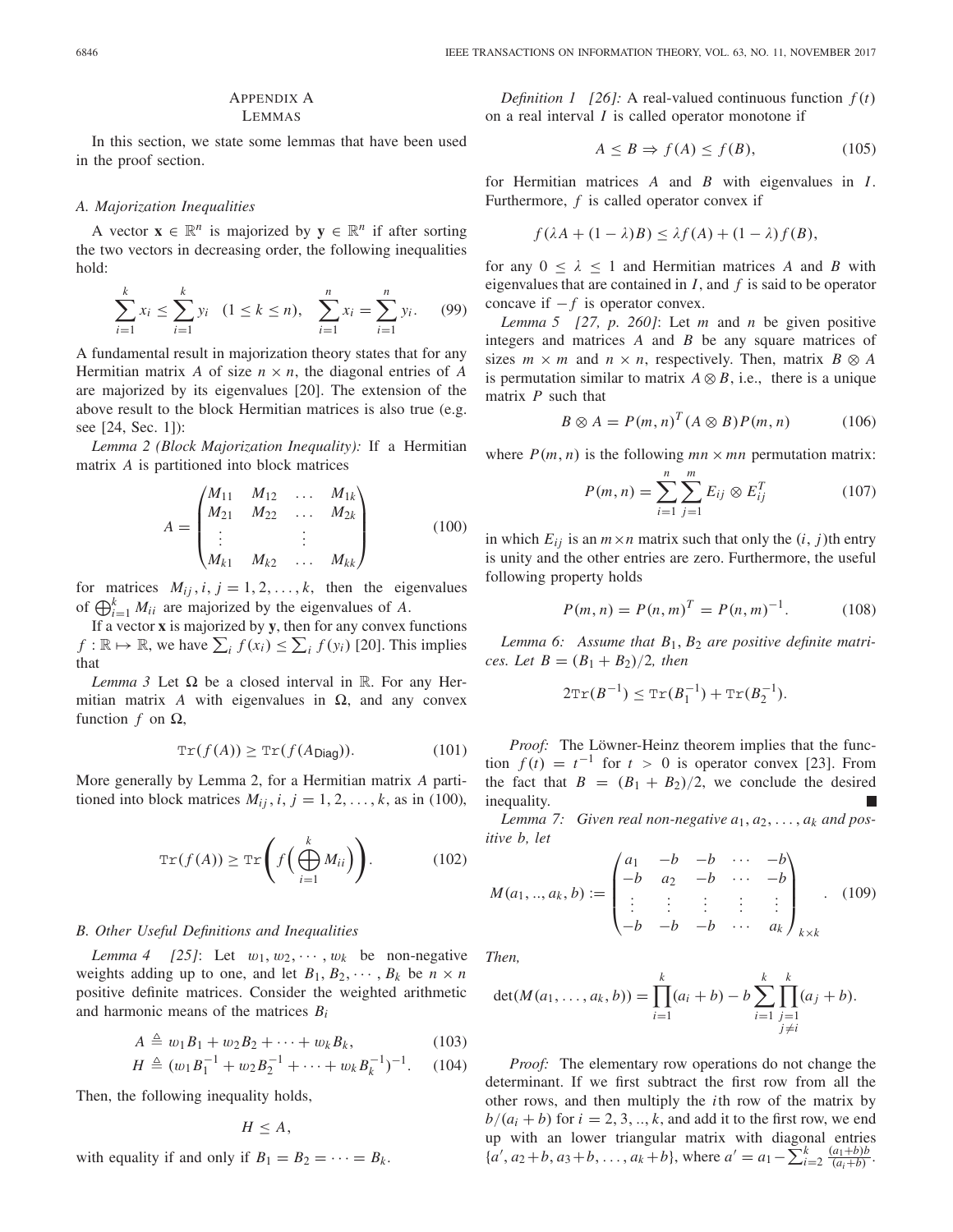$$
A = \begin{pmatrix} F_{1:m_1 \times 1:m_1} & 0 & 0 & \cdots & 0 \\ 0 & F_{(m_1+1:m_1+m_2)\times (m_1+1:m_1+m_2)} & 0 & \cdots & 0 \\ \vdots & \vdots & \vdots & \vdots & \vdots & \vdots \\ 0 & 0 & 0 & \cdots & F_{(m_1+\cdots+m_{k-1}+1)\times (m_1+\cdots+m_{k-1}+m_k)} \end{pmatrix}_{m \times m} \tag{112}
$$

П

Since the determinant of an upper triangular matrix is equal to product of the diagonal elements, we have

$$
\det(M(a_1, ..., a_k, b))
$$
  
=  $a'(a_2 + b)...(a_k + b)$   
=  $a_1(a_2 + b)...(a_k + b) - b \sum_{i=2}^k \prod_{\substack{j=1 \ j \neq i}}^{k} (a_j + b)$   
=  $\prod_{i=1}^k (a_i + b) - b \sum_{i=1}^k \prod_{\substack{j=1 \ j \neq i}}^{k} (a_j + b).$ 

## APPENDIX B

# A NEW REVERSE MAJORIZATION INEQUALITY

*Theorem 3:* Take two positive semidefinite matrices *F* and *G* of sizes  $m \times m$  satisfying  $G = F \circ L$ , where  $\circ$  is the Hadamard product and *L* is a matrix of the following form:

$$
L = \begin{pmatrix} a\mathbf{1}_{m_1 \times m_1} & b\mathbf{1}_{m_1 \times m_2} & \cdots & b\mathbf{1}_{m_1 \times m_k} \\ b\mathbf{1}_{m_2 \times m_1} & a\mathbf{1}_{m_2 \times m_2} & \cdots & b\mathbf{1}_{m_2 \times m_k} \\ \vdots & \vdots & \vdots & \vdots \\ b\mathbf{1}_{m_k \times m_1} & b\mathbf{1}_{m_k \times m_2} & \cdots & a\mathbf{1}_{m_k \times m_k} \end{pmatrix}, \quad (110)
$$

where **1** is a matrix with all one coordinates and *a* and *b* are two positive real numbers, where  $0 \le a \le b$ . Then, for any positive definite diagonal matrix *C*, we have

$$
\operatorname{Tr}\left[\left(F+C\right)^{-1}G\right] \leq \operatorname{Tr}\left[\left(F_{\text{Diag}} + C\right)^{-1}G_{\text{Diag}}\right],\quad(111)
$$

where  $F_{\text{Diag}}$  is a diagonal matrix formed by taking the diagonal entries of  $F$ , and the matrix  $G_{\text{Diag}}$  is defined similarly.

*Proof:* If the statement of theorem holds for the matrix *F*, it will also hold for the matrix *k F* for any positive constant *k*. Therefore, without loss of generality, we assume that  $a = 1$ and hence,  $b \geq 1$ . From the Hadamard product relation, this implies that *F* and *G* are equal on block matrices on the diagonal. Let *A* denote this common part as given in equation (112) on the top of the this page.

One can find matrix *B* such that  $F = A + B$  and  $G =$  $A + bB$ . Observe that wherever *A* is non-zero, *B* is zero and vice versa. Substituting *F* and *G* in the left hand side of (111), one attains

$$
\operatorname{Tr}\left[\left(F+C\right)^{-1}G\right]
$$
\n
$$
= \operatorname{Tr}\left[\left(A+B+C\right)^{-1}\left(A+bB\right)\right]
$$
\n
$$
= \operatorname{Tr}\left[\left(A+B+C\right)^{-1}\left(A+B\right)\right]
$$
\n
$$
+ \operatorname{Tr}\left[\left(A+B+C\right)^{-1}\left(b-1\right)B\right]. \tag{113}
$$

We will show that the first term in the above formula is less than or equal to the right hand side of (111) and the second term is non-positive.

Start with the first term of (113)

$$
\operatorname{Tr}\left[\left(A+B+C\right)^{-1}\left(A+B\right)\right]
$$

$$
=\operatorname{Tr}(I_{m\times m})-\operatorname{Tr}\left(\left(A+B+C\right)^{-1}C\right),\quad(114)
$$

where the second term in  $(114)$  can be bounded as follows:

$$
\operatorname{Tr}\left((A+B+C)^{-1}C\right) \n= \operatorname{Tr}\left[\left(C^{\frac{-1}{2}}AC^{\frac{-1}{2}}+C^{\frac{-1}{2}}BC^{\frac{-1}{2}}+I\right)^{-1}\right] \n\ge \operatorname{Tr}\left[\left(C^{\frac{-1}{2}}A_{\text{Diag}}C^{\frac{-1}{2}}+I\right)^{-1}\right].
$$
\n(115)

The last inequality comes from Lemma 3. Hence, (114) will be bounded as

$$
\operatorname{Tr}\left[\left(A+B+C\right)^{-1}(A+B)\right]
$$
  
\n
$$
\leq \operatorname{Tr}(I_{m \times m}) - \operatorname{Tr}\left[\left(C^{-\frac{1}{2}}A_{\text{Diag}}C^{-\frac{1}{2}}+I\right)^{-1}\right] \quad (116)
$$
  
\n
$$
= \operatorname{Tr}\left[\left(A_{\text{Diag}}+C\right)^{-1}(A_{\text{Diag}}+C)\right]
$$

$$
-\operatorname{Tr}[C^{\frac{1}{2}}(A_{\text{Diag}} + C)^{-1}C^{\frac{1}{2}}]
$$
 (117)

$$
= \operatorname{Tr}[(A_{\text{Diag}} + C)^{-1} A_{\text{Diag}}] \tag{118}
$$

$$
= \operatorname{Tr}[(F_{\text{Diag}} + C)^{-1}G_{\text{Diag}}],\tag{119}
$$

in which (118) comes from the trace interchange property and (119) is derived since *A* is defined to be the common part of the two matrices *F* and *G*.

To complete the proof, it remains to show that the right hand side of  $(113)$  is non-positive, i.e.,

$$
(b-1)\cdot \operatorname{Tr}\left[\left(A+B+C\right)^{-1}B\right] \le 0. \tag{120}
$$

Since we have assumed that  $b \geq 1$ , we need to show that the trace function is non-positive. For the positive definite matrix  $(A + C)$ , we have

$$
\operatorname{Tr}\left((A+B+C)^{-1}B\right)
$$
  
=  $\operatorname{Tr}(I) - \operatorname{Tr}\left((A+C+B)^{-1}(A+C)\right)$   
=  $\operatorname{Tr}(I)$   

$$
-\operatorname{Tr}\left((A+C)^{\frac{1}{2}}(A+C+B)^{-1}(A+C)^{\frac{1}{2}}\right)
$$
(121)  
=  $\operatorname{Tr}(I) - \operatorname{Tr}\left((I+(A+C)^{\frac{-1}{2}}B(A+C)^{\frac{-1}{2}})^{-1}\right)$   

$$
\leq \operatorname{Tr}(I) - \operatorname{Tr}(I)
$$
  
= 0.